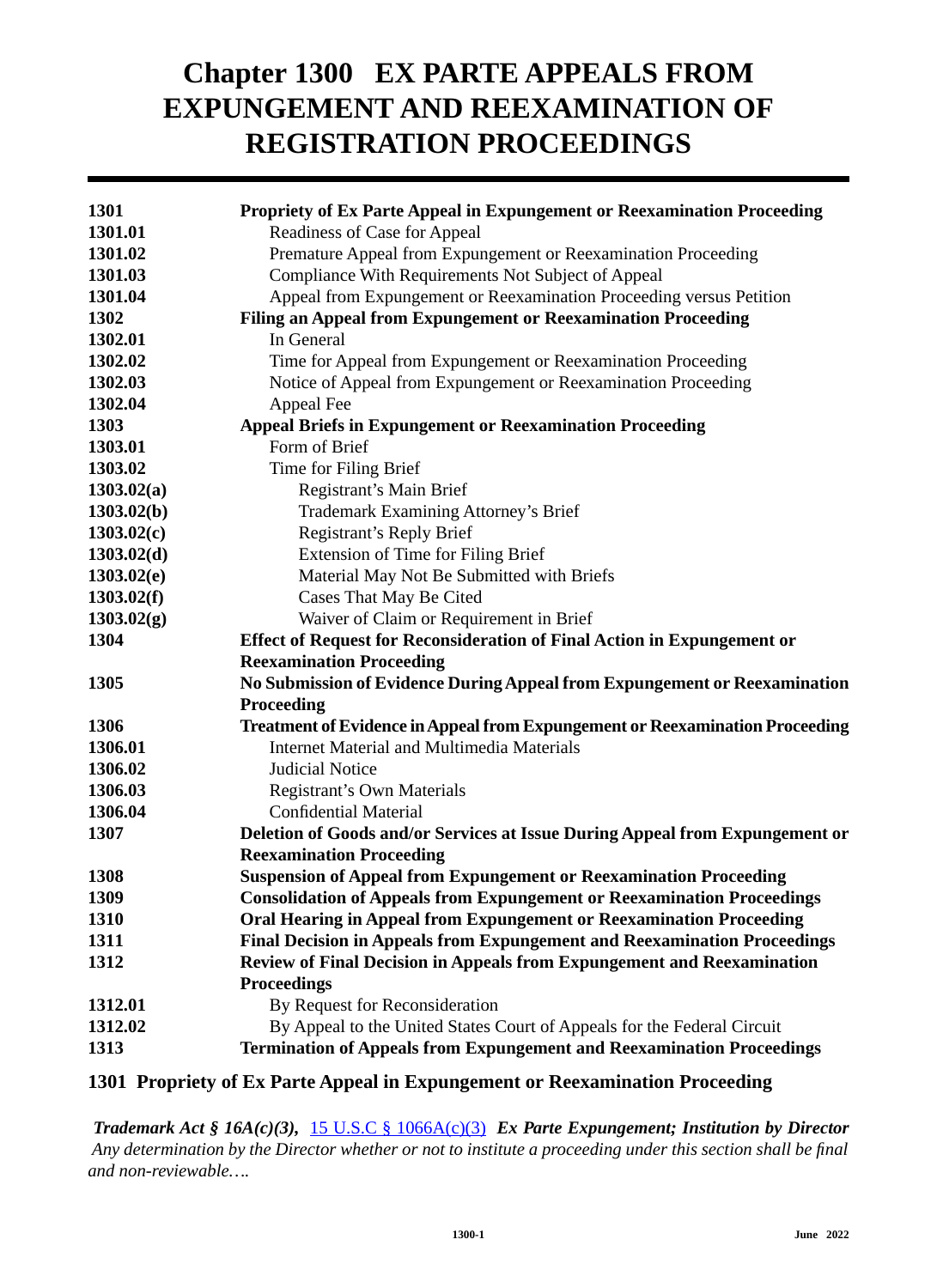*Trademark Act § 16B(c)(3),* 15 U.S.C § 1066B(c)(3) *Ex Parte Reexamination; Institution by Director Any determination by the Director whether or not to institute a proceeding under this section shall be final and non-reviewable….*

*Trademark Act § 20,* 15 U.S.C § 1070 *Appeal from examiner to Trademark Trial and Appeal Board. An appeal may be taken to the Trademark Trial and Appeal Board from any final decision of the examiner in charge of the registration of marks or a final decision by an examiner in an ex parte expungement proceeding or ex parte reexamination proceeding upon the payment of the prescribed fee. The Director may reconsider, and modify or set aside, a decision of the Trademark Trial and Appeal Board under this section.*

#### **1301.01 Readiness of Case for Appeal**

37 C.F.R § 2.93(c) *Action after response. After response by the registrant, the Office will review the registrant's evidence of use or showing of applicable excusable nonuse, and/or arguments, and determine compliance with any requirement.*

(1) *Final Office action. If the registrant's timely response fails to rebut the prima facie case of nonuse or fully comply with all outstanding requirements, a final Office action will issue that addresses the evidence, includes the examiner's decision, and maintains any outstanding requirement. After issuance of a final Office action, the registrant may respond by filing within three months from the issue date of the final Office action:*

(i) *A request for reconsideration of the final Office action that seeks to further address the issue of use of the mark in commerce and/or comply with any outstanding requirement maintained in the final action; or*

(ii) *An appeal to the Trademark Trial and Appeal Board under § 2.141.*

#### (2) *Time for filing a request for reconsideration or petition to the Director.*

(i) A request for reconsideration must be filed prior to the expiration of time provided for an appeal in § 2.142(a)(2). Filing a request for reconsideration does not stay or extend the time for filing an appeal or a petition under paragraph  $(c)(2)(ii)$  of this section.

(ii) Prior to the expiration of time for filing an appeal to the Trademark Trial and Appeal Board under § 2.142(a)(2), a registrant may file a petition to the Director under § 2.146 for relief from any outstanding requirement under §§ 2.11, 2.23, and 2.189 made final. If the petition is denied, the registrant will have 3 months from the date of issuance of the final action that contained the final requirement, or 30 days from the date of the decision on the petition, whichever date is later, to comply with the requirement. A requirement that is the subject of a petition decided by the Director may not subsequently be the subject of an appeal to the Trademark Trial and Appeal Board.\*\*\*

#### 37 C.F.R § 2.141 *Ex parte appeals*

(b) *Appeal from expungement or reexamination proceeding. After issuance of a final Office action in an expungement or reexamination proceeding under § 2.93, a registrant may appeal to the Trademark Trial and Appeal Board, upon payment of the prescribed fee for each class in the registration for which the appeal is taken, within the time provided in § 2.142(a)(2).*

#### 37 C.F.R § 2.146 *Petitions to the Director.*

(b) *Questions of substance arising during … expungement or reexamination of registrations, including, but not limited to, questions arising under sections 2, 3, 4, 5, 6, 16A, 16B, and 23 of the Act of 1946, are not appropriate subject matter for petitions to the Director.*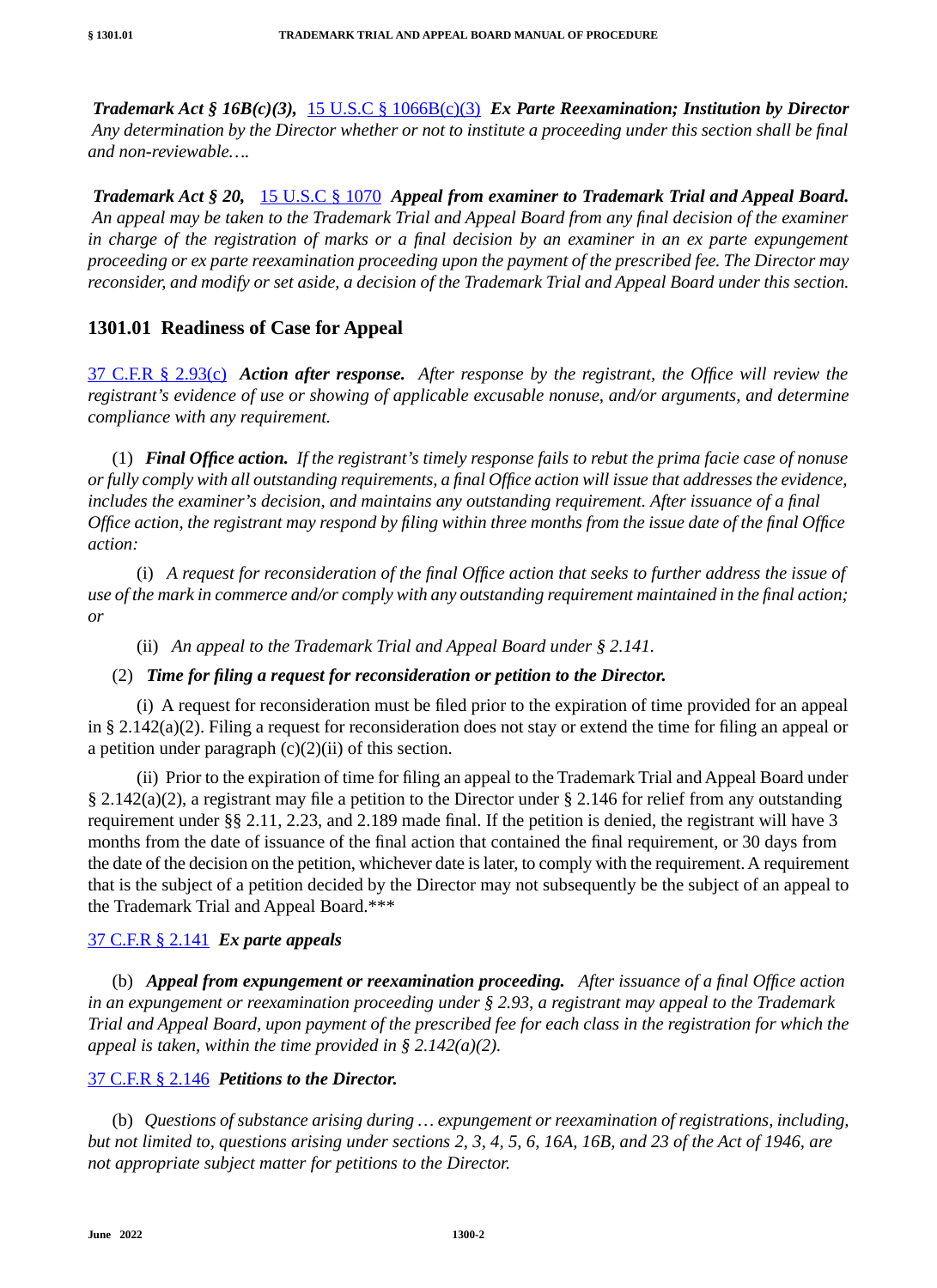(c)(1) *Questions of substance arising during … expungement or reexamination of registrations, including, but not limited to, questions arising under sections 2, 3, 4, 5, 6, 16A, 16B, and 23 of the Act of 1946, are not appropriate subject matter for petitions to the Director.*

(2) *A petition requesting reinstatement of a registration cancelled in whole or in part for failure to timely respond to an Office action issued in an expungement and/or reexamination proceeding must include a response to the Office action, signed in accordance with § 2.193, or an appeal.*

If a registrant in an expungement or reexamination proceeding timely responds to the Office action but fails to rebut the prima facie case of nonuse or fully comply with all outstanding requirements, a final Office action will issue that addresses the evidence, includes the examiner's decision, and maintains any outstanding requirement. [Note 1.] After the final Office action issues, the registrant's response options are limited to an appeal to the Board, compliance with any requirement, or a petition to the Director if a petition is permitted by 37 C.F.R § 2.93(c)(2)(ii). [Note 2.] A registrant may file a request for reconsideration, but the submission of such a request does not stay or extend the time for filing a notice of appeal or petition. [Note 3.]

Any determination by the Director whether or not to institute an expungement or reexamination proceeding is final and non-reviewable, and therefore cannot be the subject of an appeal. [Note 4.]

#### **NOTES:**

- 1. *See* 37 C.F.R § 2.93(c)(1).
- 2. *See* 37 C.F.R § 2.93(c).
- 3. 37 C.F.R § 2.93(c).
- 4. 15 U.S.C § 1066A(c)(3).

## **1301.02 Premature Appeal from Expungement or Reexamination Proceeding**

Any determination by the Director whether or not to institute an expungement or reexamination proceeding is final and non-reviewable, and therefore cannot be the subject of an appeal. [Note 1.]

Guidance in **TBMP** § 1201.03 regarding premature appeals may be applied to appeals in expungement and reexamination proceedings.

#### **NOTES:**

#### 1. 15 U.S.C § 1066A(c)(3).

## **1301.03 Compliance With Requirements Not Subject of Appeal**

37 C.F.R § 2.142(c) *All requirements made by the examining attorney and not the subject of appeal shall be complied with prior to the filing of an appeal, and the statement of issues in the brief should note such compliance.*

Guidance in TBMP § 1201.04 regarding compliance with requirements that are not the subject of appeal may be applied to appeals in expungement and reexamination proceedings.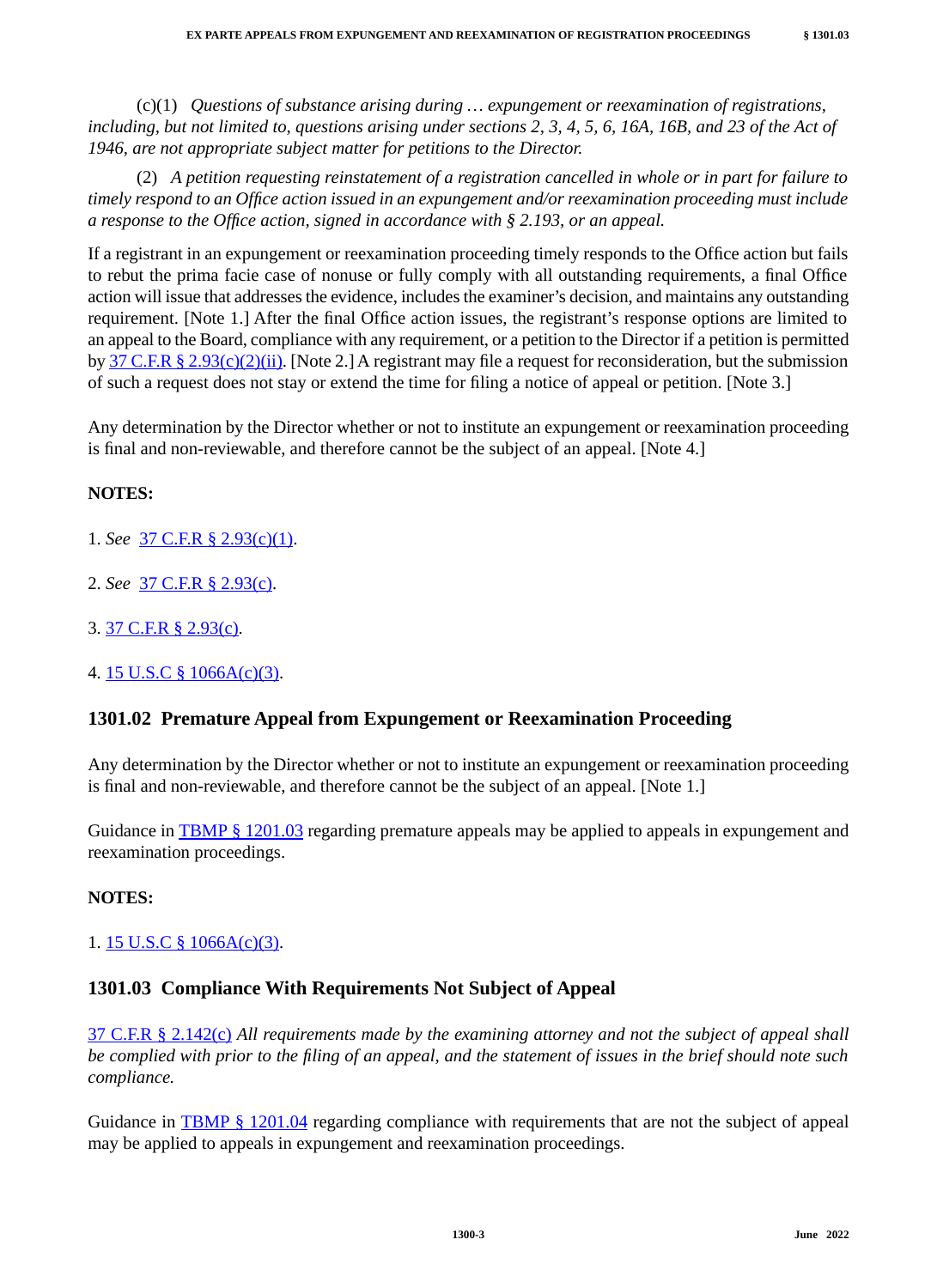## **1301.04 Appeal from Expungement or Reexamination Proceeding versus Petition**

#### 37 C.F.R § 2.93(c)(2) *Time for filing a request for reconsideration or petition to the Director.*

(ii) *Prior to the expiration of time for filing an appeal to the Trademark Trial and Appeal Board under § 2.142(a)(2), a registrant may file a petition to the Director under § 2.146 for relief from any outstanding requirement under §§ 2.11, 2.23, and 2.189 made final. If the petition is denied, the registrant will have 3 months from the date of issuance of the final action that contained the final requirement, or 30 days from the date of the decision on the petition, whichever date is later, to comply with the requirement. A requirement that is the subject of a petition decided by the Director may not subsequently be the subject of an appeal to the Trademark Trial and Appeal Board.*

#### 37 C.F.R § 2.146 *Petition to the Director.*

(a) *Petition may be taken to the Director in a trademark case:*

(1) *From any repeated or final formal requirement of the examiner in the ex parte prosecution of an application if permitted by § 2.63(a) and (b);*

(2) *In any case for which the Act of 1946, Title 35 of the United States Code, or parts 2, 3, 6, and 7 of Title 37 of the Code of Federal Regulations specifies that the matter is to be determined directly or reviewed by the Director;*

(3) *To invoke the supervisory authority of the Director in appropriate circumstances;*

(4) *In any case not specifically defined and provided for by parts 2, 3, 6, and 7 of Title 37 of the Code of Federal Regulations; or*

(5) *In an extraordinary situation, when justice requires and no other party is injured thereby, to request a suspension or waiver of any requirement of the rules not being a requirement of the Act of 1946.*

(b) *Questions of substance arising during the ex parte prosecution of applications, or expungement or reexamination of registrations, including, but not limited to, questions arising under sections 2, 3, 4, 5, 6, 16A, 16B, and 23 of the Act of 1946, are not appropriate subject matter for petitions to the Director.*

(c)(1) *Every petition to the Director shall include a statement of the facts relevant to the petition, the points to be reviewed, the action or relief requested, and the fee required by § 2.6. Any brief in support of the petition shall be embodied in or accompany the petition. The petition must be signed by the petitioner, someone with legal authority to bind the petitioner (e.g., a corporate officer or general partner of a partnership), or a practitioner qualified to practice under § 11.14 of this chapter, in accordance with the requirements of § 2.193(e)(5). When facts are to be proved on petition, the petitioner must submit proof in the form of verified statements signed by someone with firsthand knowledge of the facts to be proved, and any exhibits.*

(2) *A petition requesting reinstatement of a registration cancelled in whole or in part for failure to timely respond to an Office action issued in an expungement and/or reexamination proceeding must include a response to the Office action, signed in accordance with § 2.193, or an appeal.*

An appeal to the Board may be taken by the registrant in an expungement or reexamination proceeding from any final Office action deciding that the prima facie case of nonuse has not been rebutted as to the challenged goods and/or services. If the final Office action includes any outstanding requirement under §§ 2.11, 2.23, or 2.189, prior to the expiration of time for filing an appeal, the registrant may file a petition to the Director under § 2.146 for relief from such requirement. If the petition is denied, the registrant will have three months from the date of issuance of the final action that contained the final requirement, or 30 days from the date of the decision on the petition, whichever date is later, to comply with the requirement. A requirement that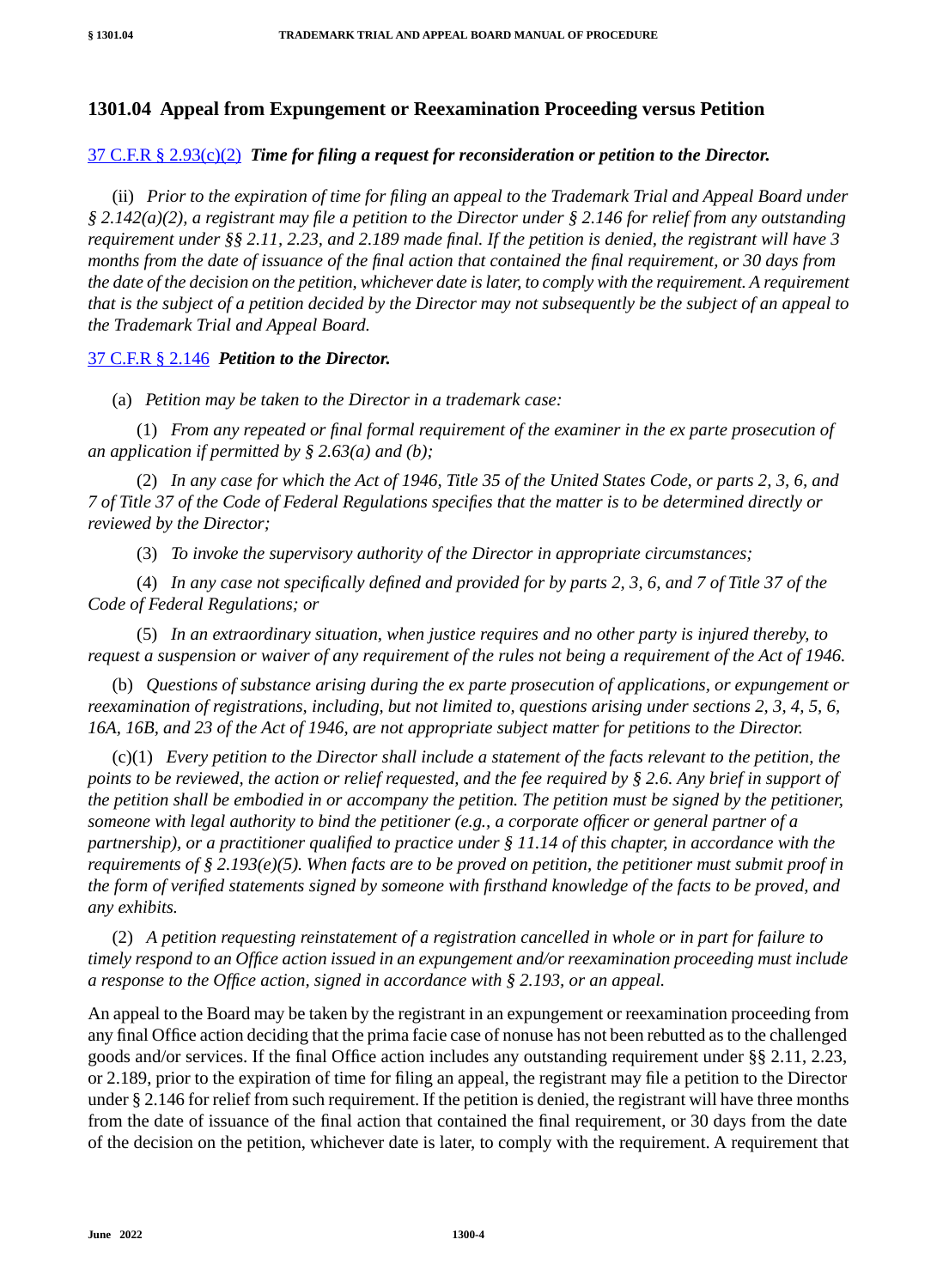is the subject of a petition decided by the Director may not subsequently be the subject of an appeal to the Trademark Trial and Appeal Board. [Note 1].

Substantive questions arising during the expungement or reexamination proceeding are considered to be appropriate subject matter for appeal to the Board (after issuance of a final action), but not for petition to the Director. [Note 2.]

#### **NOTES:**

1. *See* 37 C.F.R § 2.93(c)(2)(ii).. *See also In re Jimmy Moore LLC*, 119 USPQ2d 1764, 1770 (TTAB 2016) (Board will not revisit issue that was the subject of petition decided by the Director); *In re Pony International Inc.*, 1 USPQ2d 1076, 1079 (Comm'r 1986).

2. *See* 37 C.F.R § 2.146(b).

## **1302 Filing an Appeal from Expungement or Reexamination Proceeding**

## **1302.01 In General**

*Trademark Act § 20* , 15 U.S.C § 1070 *Appeal from examiner to Trademark Trial and Appeal Board. An appeal may be taken to the Trademark Trial and Appeal Board from any final decision of the examiner in charge of the registration of marks or a final decision by an examiner in an ex parte expungement proceeding or ex parte reexamination proceeding upon the payment of the prescribed fee*

#### 37 C.F.R § 2.141 *Ex parte appeals*

\*\*\*

(b) **Appeal from expungement or reexamination proceeding.** *After issuance of a final Office action in an expungement or reexamination proceeding under § 2.93, a registrant may appeal to the Trademark Trial and Appeal Board, upon payment of the prescribed fee for each class in the registration for which the appeal is taken, within the time provided in § 2.142(a)(2).*

(c) **Appeal fee required.** *The applicant or registrant must pay an appeal fee for each class for which the appeal is taken. If an appeal fee is not paid for at least one class of goods or services before the expiration of the time for appeal, when the appeal is from a final refusal of an application, the application will be abandoned or, when the appeal is from an expungement or reexamination proceeding, the Office will terminate the proceeding. When a multiple-class application or registration is involved, if an appeal fee is submitted for fewer than all classes, the applicant or registrant must specify the class(es) for which the appeal is taken. If the applicant or registrant timely submits a fee sufficient to pay for an appeal in at least one class, but insufficient to cover all the classes, and the applicant or registrant has not specified the class(es) to which the fee applies, the Board will issue a written notice setting a time limit in which the applicant or registrant may either pay the additional fees or specify the class(es) being appealed. If the applicant or registrant does not submit the required fee or specify the class(es) being appealed within the set time period, the Board will apply the fee(s) to the class(es) in ascending order, beginning with the lowest numbered class.*

#### 37 C.F.R § 2.142 *Time and manner of ex parte appeals.*

(a)(2) *An appeal filed under the provisions of § 2.141(b) from an expungement or reexamination proceeding must be filed within three months from the issue date of the final Office action.*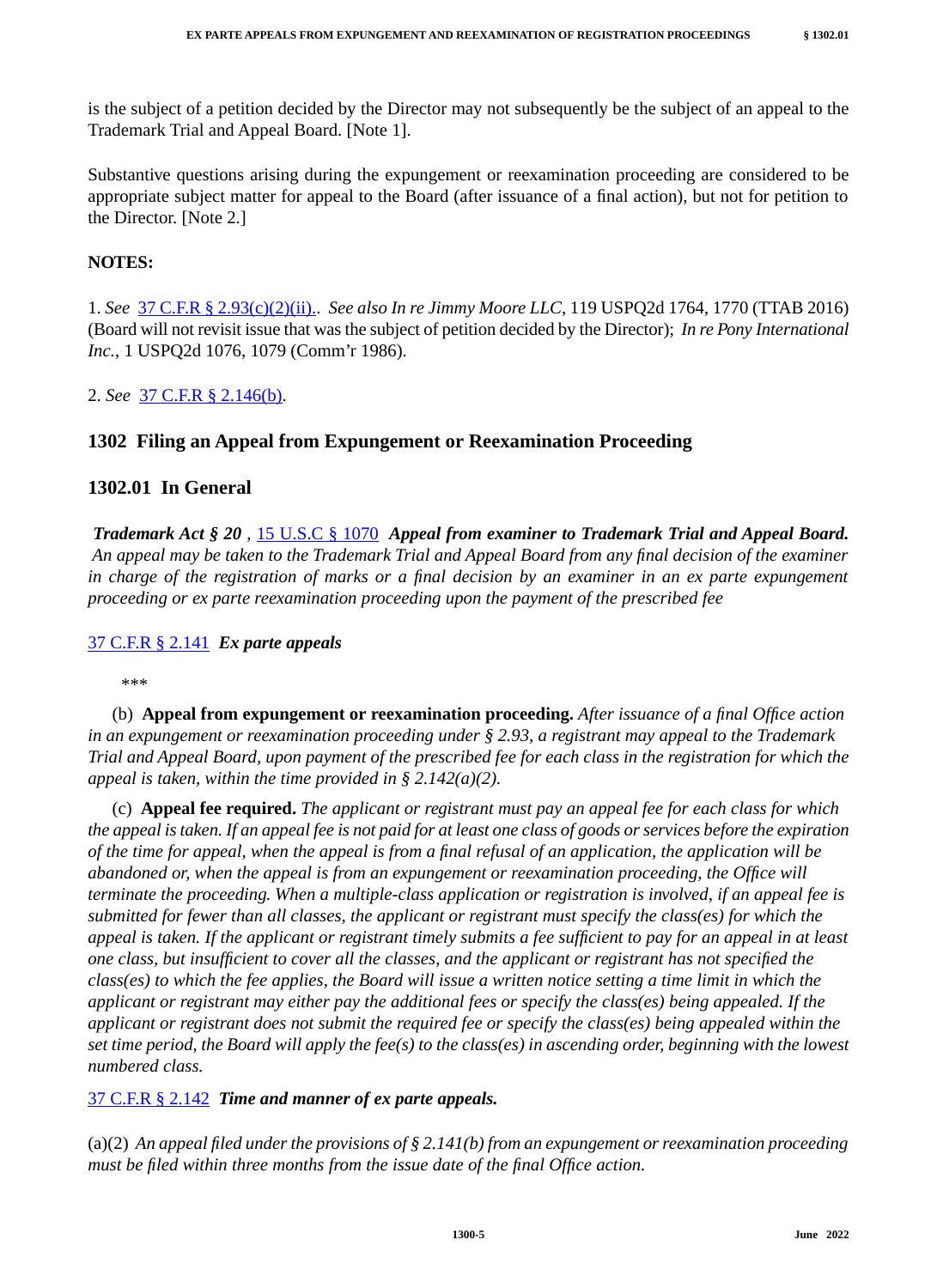(a)(3) *An appeal is taken by filing a notice of appeal, as prescribed in § 2.126, and paying the appeal fee.*

An appeal to the Board from a final decision in an ex parte expungement proceeding or ex parte reexamination proceeding is taken by timely filing in the Office, *see* TBMP § 1302.02, both a notice of appeal and the prescribed appeal fee. [Note 1.] *See* TBMP § 1302.04. If the notice of appeal and fee are not timely filed, the Board cannot entertain the appeal, and will terminate the proceeding. [Note 2.]

All requirements made by the examining attorney, but which are not to be the subject of appeal, should be complied with prior to the filing of an appeal, and the statement of issues in the brief should note such compliance. [Note 3.] If a registrant that files an appeal to the Board fails to comply with such a requirement, the decision from the expungement or reexamination proceeding may be affirmed by the Board for failure to comply with that requirement, regardless of the disposition made by the Board of the issue or issues that are the subject of appeal.

If a registration contains multiple classes that are the subject of an expungement or reexamination proceeding, and the registrant wishes to appeal a final decision as to some but not all of the classes, the registrant should indicate in the notice of appeal the classes in which the decision is being appealed. [Note 4.] Any remaining classes for which there is a final adverse decision that is not the subject of the appeal will be cancelled in due course as to goods/services for which there was a final adverse decision. [Note 5.]

## **NOTES:**

1. *See* 37 C.F.R § 2.142(a)(3); 37 C.F.R § 2.6(a)(18). *See also* 15 U.S.C § 1070; 37 C.F.R § 2.141 and 37  $C.F.R \S 2.142(a)$ .

- 2. 37 C.F.R § 2.141(c).
- 3. 37 C.F.R § 2.142(c).
- <span id="page-5-0"></span>4. *See* 37 C.F.R § 2.141(b).
- 5. *See* 37 C.F.R § 2.94.

# **1302.02 Time for Appeal from Expungement or Reexamination Proceeding**

An appeal to the Board from a final decision in an ex parte expungement proceeding or ex parte reexamination proceeding must be filed within three months from the date of the final action from which the appeal is taken. [Note 1.] This deadline may not be extended. [Note 2.]

If a notice of appeal is timely filed, but the appeal fee is not timely paid, the appeal will be untimely, and the Board will terminate the proceeding. *See* TBMP §§ 1302.01 and 1302.04.

A notice of appeal to the Board must be filed through ESTTA in the manner prescribed in 37 C.F.R § 2.126(a). For more information regarding filing via ESTTA, see TBMP  $\S$  110. However, if ESTTA is unavailable due to technical problems, or when extraordinary circumstances are present, submissions may be filed in paper form and must include a written explanation of such technical problems or extraordinary circumstances. [Note 3.] In the rare circumstances paper filing is necessary, the certificate of mailing procedure described in 37 C.F.R § 2.197, and the "Priority Mail Express®" procedure described in 37 C.F.R § 2.198, are available for the filing of an appeal to the Board. [Note 4.] TBMP § 111.01 and TBMP § 111.02.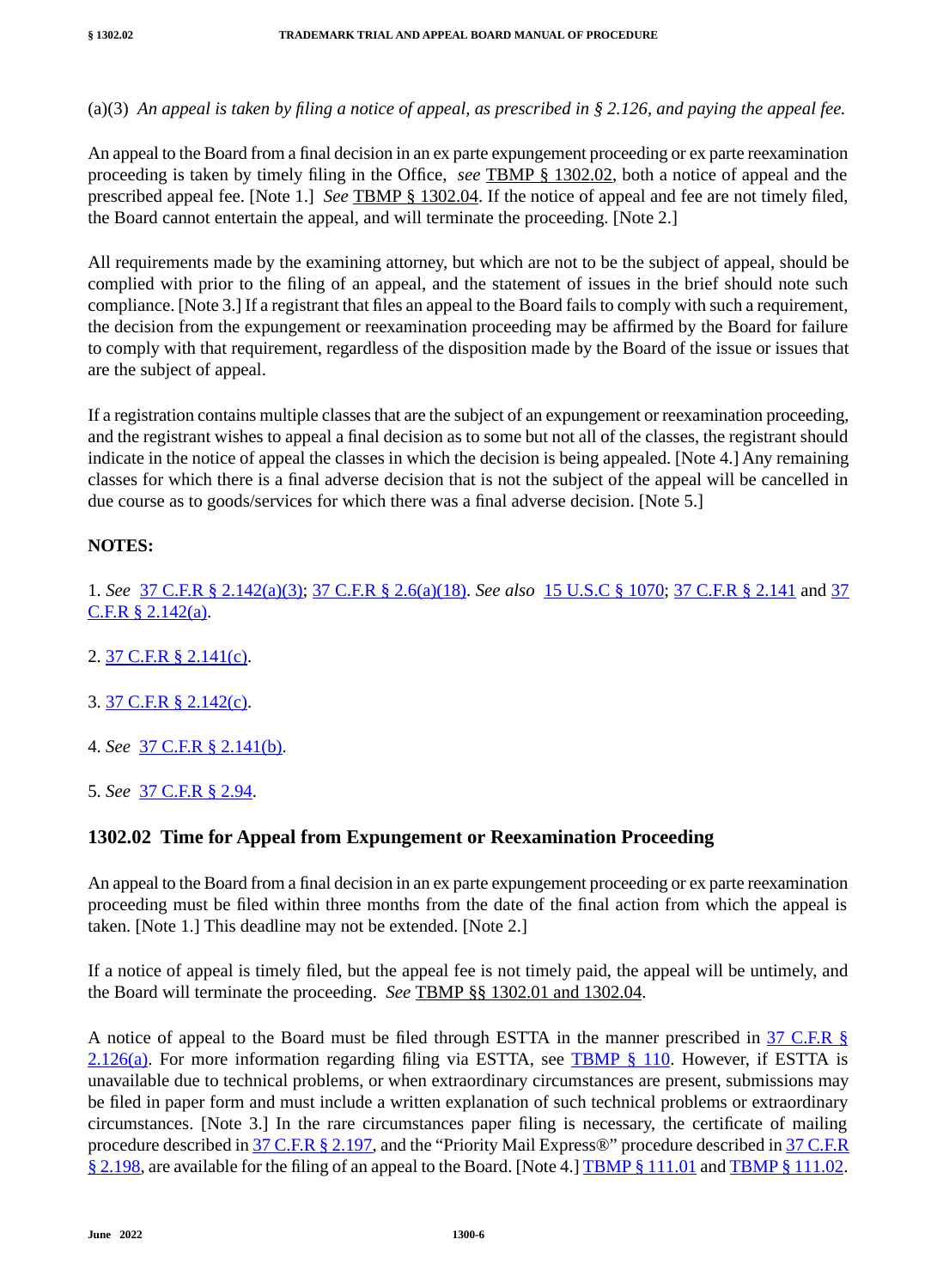During the period between issuance of a final action and expiration of the time for filing an appeal therefrom, the registrant may file a request for reconsideration. [Note 5.] *See also* TBMP § 1204. However, the filing of a request for reconsideration will not serve to stay the time for filing an appeal (or for petitioning the Director, if appropriate). [Note 6.] For more information comparing an appeal to a petition to the Director, see TBMP  $\S$  1201.05. If a registrant that has filed a request for reconsideration of a final action wishes to preserve its right to appeal in the event that the request is unsuccessful, the registrant must file a notice of appeal and pay the fee prior to the expiration of the three-month period following issuance of the final action.

Prior to the expiration of time for filing an appeal from an expungement or reexamination proceeding, a registrant may file a petition to the Director under § 2.146 for relief from any outstanding requirement under §§ 2.11, 2.23, and 2.189 made final. If the petition is denied, the registrant will have three months from the date of issuance of the final action that contained the final requirement, or 30 days from the date of the decision on the petition, whichever date is later, to comply with the requirement. Such requirements cannot then be the subject of an appeal. [Note 7.]

A registrant may petition the Director to reinstate a registration cancelled in whole or in part for failure to file a timely appeal from a final Office action issued in an expungement or reexamination proceeding. [Note 8.] Ordinarily, if a registrant files a petition for reinstatement for the purpose of filing an appeal, the notice of appeal must be filed through ESTTA, and the petition for reinstatement should be filed through TEAS with a statement that a notice of appeal is being filed with the Board.

## **NOTES:**

1. 37 C.F.R § 2.93(c)(1).

2. *Contrast* 37 C.F.R § 2.93(b)(1) (providing for extension of time to respond to non-final Office actions).

3. *See* 37 C.F.R § 2.126(b). *See also* MISCELLANEOUS CHANGES TO TRADEMARK TRIAL AND APPEAL BOARD RULES, 81 Fed. Reg. 69950, 69966 (Oct. 7, 2016) ("Such explanations must include the specific facts underlying the inability to file by ESTTA, rather than a mere conclusory statement that technical problems or extraordinary circumstances prevented the use of ESTTA.").

- 4. *See* 37 C.F.R § 2.197; 37 C.F.R § 2.198.
- 5. 37 C.F.R § 2.93(c)(1)(i).
- 6. 37 C.F.R § 2.93(c)(2).
- 7. 37 C.F.R § 2.93(c)(2)(ii).
- 8. *See* 37 C.F.R. § 2.146(c)(2) 37 C.F.R § 2.146(c)(2).

# **1302.03 Notice of Appeal from Expungement or Reexamination Proceeding**

A notice of appeal is the document by which a registrant appeals from the final Office action in an expungement or reexamination proceeding. A notice of appeal must be filed through ESTTA, found at https://estta.uspto.gov. [Note 1.] *See* TBMP § 106.03 and TBMP § 110. Under "File a New Proceeding" choose "Notice of Appeal" from the drop-down menu, and enter the expungement or reexamination number; the relevant information will then automatically appear in the form.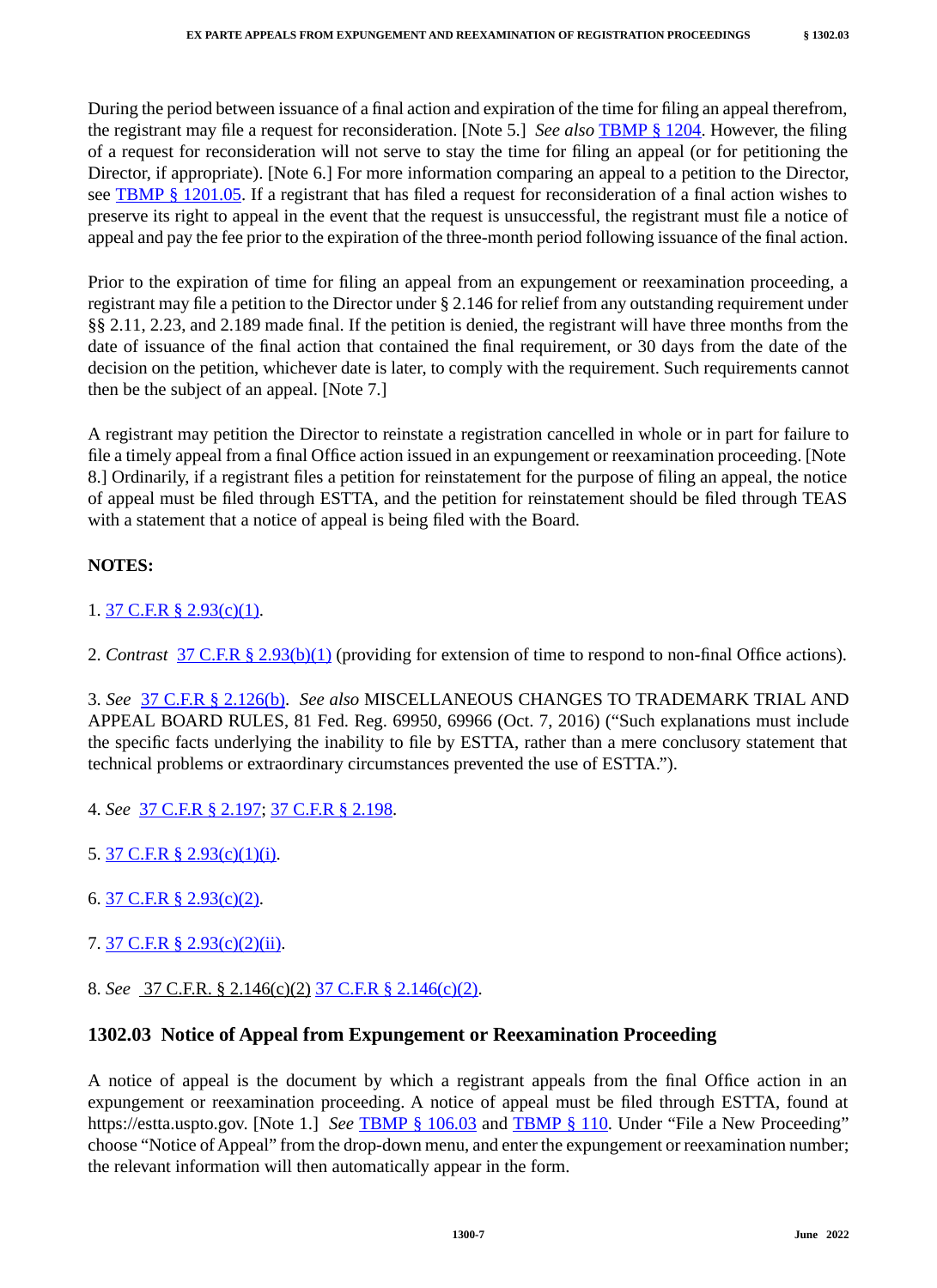Guidance in TBMP  $\S$  1202.03 regarding the notice of appeal may be applied to appeals in expungement and reexamination proceedings.

#### **NOTES:**

1. *See* 37 C.F.R § 2.126(a). *See also* MISCELLANEOUS CHANGES TO TRADEMARK TRIAL AND APPEAL BOARD RULES, 81 Fed. Reg. 69966, 69970 (Oct. 7, 2016) ("The Office is amending § 2.195(d)(3) by deleting the option of filing notices of ex parte appeal by facsimile. This is a conforming amendment to align § 2.195(d)(3) with the final rules requiring that all filings with the Board be through ESTTA.").

## **1302.04 Appeal Fee**

#### 37 C.F.R § 2.141 *Ex parte appeals [from expungement and reexamination proceedings].*

(b) *After issuance of a final Office action in an expungement or reexamination proceeding under § 2.93, a registrant may appeal to the Trademark Trial and Appeal Board, upon payment of the prescribed fee for each class in the registration for which the appeal is taken, within the time provided in § 2.142(a)(2).*

(c) *The applicant or registrant must pay an appeal fee for each class for which the appeal is taken. If an appeal fee is not paid for at least one class of goods or services before the expiration of the time for appeal, when the appeal is from a final refusal of an application, the application will be abandoned or, when the appeal is from an expungement or reexamination proceeding, the Office will terminate the proceeding. When a multiple-class application or registration is involved, if an appeal fee is submitted for fewer than all classes, the applicant or registrant must specify the class(es) for which the appeal is taken. If the applicant or registrant timely submits a fee sufficient to pay for an appeal in at least one class, but insufficient to cover all the classes, and the applicant or registrant has not specified the class(es) to which the fee applies, the Board will issue a written notice setting a time limit in which the applicant or registrant may either pay the additional fees or specify the class(es) being appealed. If the applicant or registrant does not submit the required fee or specify the class(es) being appealed within the set time period, the Board will apply the fee(s) to the class(es) in ascending order, beginning with the lowest numbered class.*

Guidance in TBMP § 1202.04 regarding the appeal fee may be applied to appeals in expungement and reexamination proceedings.

## **1303 Appeal Briefs in Expungement or Reexamination Proceeding**

## **1303.01 Form of Brief**

#### 37 C.F.R § 2.126 *Form of submissions to the Trademark Trial and Appeal Board.*

(a) *Submissions must be made to the Trademark Trial and Appeal Board via ESTTA*

(1) *Text in an electronic submission must be filed in at least 11-point type and double-spaced.*

(2) *Exhibits pertaining to an electronic submission must be made electronically as an attachment to the submission and must be clear and legible.*

(b) *In the event that ESTTA is unavailable due to technical problems, or when extraordinary circumstances are present, submissions may be filed in paper form. All submissions in paper form, except the extensions of time to file a notice of opposition, the notice of opposition, the petition to cancel, or answers thereto (see §§ 2.101(b)(2), 2.102(a)(2), 2.106(b)(1), 2.111(c)(2), and 2.114(b)(1)), must include a written explanation of such technical problems or extraordinary circumstances. Paper submissions that do not meet the showing*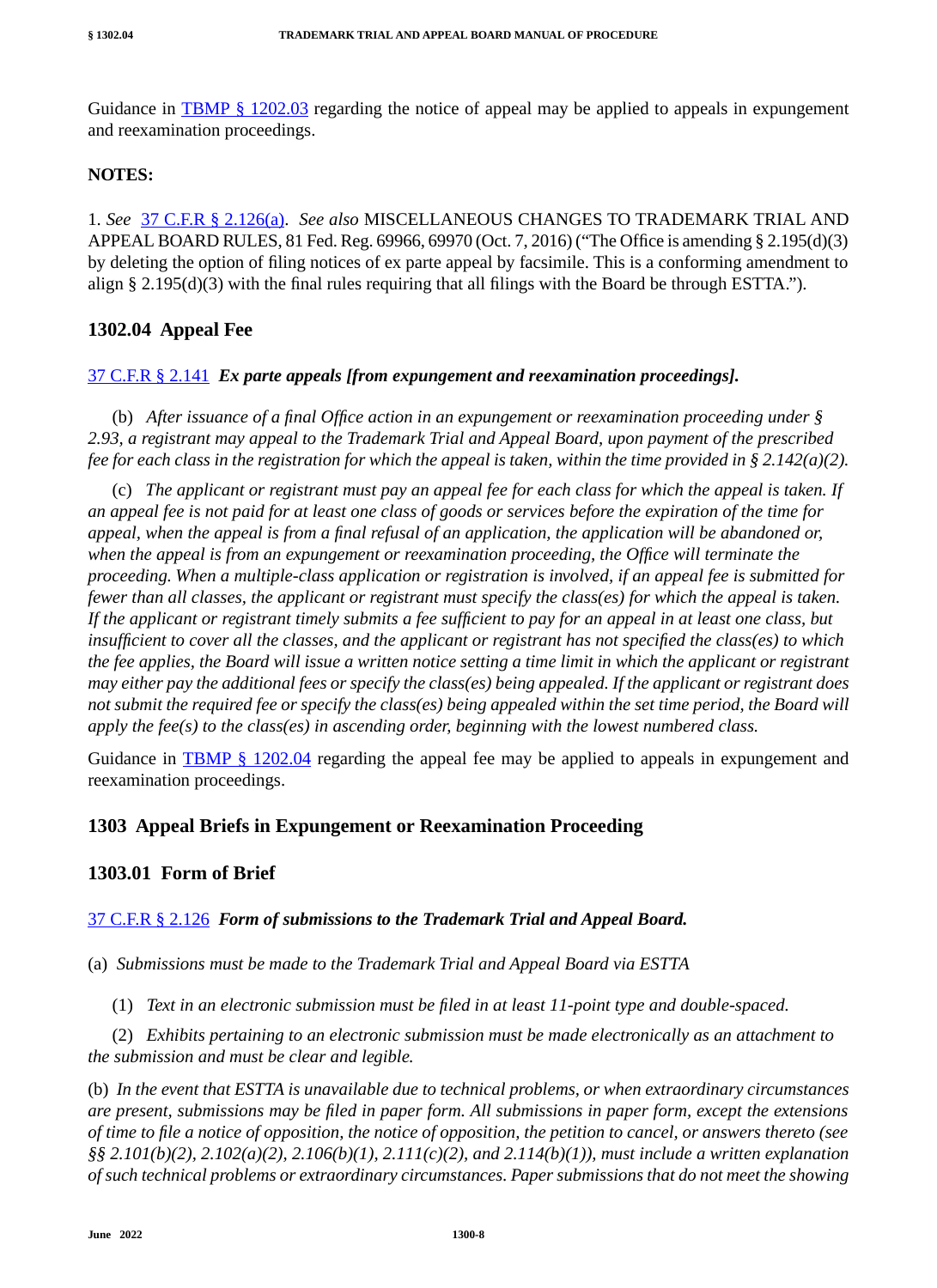*required under this paragraph (b) will not be considered. A paper submission, including exhibits and depositions, must meet the following requirements:*

(1) *A paper submission must be printed in at least 11-point type and double-spaced, with text on one side only of each sheet;*

(2) *A paper submission must be 8 to 8.5 inches (20.3 to 21.6 cm.) wide and 11 to 11.69 inches (27.9 to 29.7 cm.) long, and contain no tabs or other such devices extending beyond the edges of the paper;*

(3) *If a paper submission contains dividers, the dividers must not have any extruding tabs or other devices, and must be on the same size and weight paper as the submission;*

(4) *A paper submission must not be stapled or bound;*

(5) *All pages of a paper submission must be numbered and exhibits shall be identified in the manner prescribed in § 2.123(g)(2);*

(6) *Exhibits pertaining to a paper submission must be filed on paper and comply with the requirements for a paper submission.*

(c) *To be handled as confidential, submissions to the Trademark Trial and Appeal Board that are confidential in whole or part pursuant to § 2.125(f) must be submitted using the "Confidential" selection available in ESTTA or, where appropriate, under a separate paper cover. Both the submission and its cover must be marked confidential and must identify the case number and the parties. A copy of the submission for public viewing with the confidential portions redacted must be submitted concurrently.*

#### 37 C.F.R § 2.142 *Time and manner of ex parte appeals.*

(b)(2) *Briefs must meet the requirements prescribed in § 2.126, except examining attorney submissions need not be filed through ESTTA. Without prior leave of the Trademark Trial and Appeal Board, a brief shall not exceed twenty-five pages in length in its entirety, including the table of contents, index of cases, description of the record, statement of the issues, recitation of the facts, argument, and summary. A reply brief from the appellant, if any, shall not exceed ten pages in length in its entirety. Unless authorized by the Board, no further briefs are permitted.*

(b)(3) *Citation to evidence in briefs should be to the documents in the electronic record for the subject application or registration by date, the name of the paper under which the evidence was submitted, and the page number in the electronic record.*

Guidance regarding the form of appeal briefs in  $\tt{TBMP \& 1203.01}$  may be applied to appeals in expungement and reexamination proceedings.

In appeals in expungement and reexamination proceedings, the brief should indicate that it is an appeal brief, and include information identifying the expungement or reexamination proceeding number in which it is filed, the registrant's name, the registration number, and the mark. When referring to the record, the registrant and examining attorney should cite to the proceeding record, currently the TSDR database. Citation format should be by date, name of the paper under which the evidence was submitted and the page number in the electronic record, for example: November 4, 2013 Office Action, TSDR p. 2. The Examining Attorney and the registrant may cite to the TSDR record in .pdf format, but must indicate that they are doing so in their brief. [Note 1.] Where appropriate, reference to the TTABVUE entry and page number, e.g., 1 TTABVUE 2, should also be used. [Note 2.]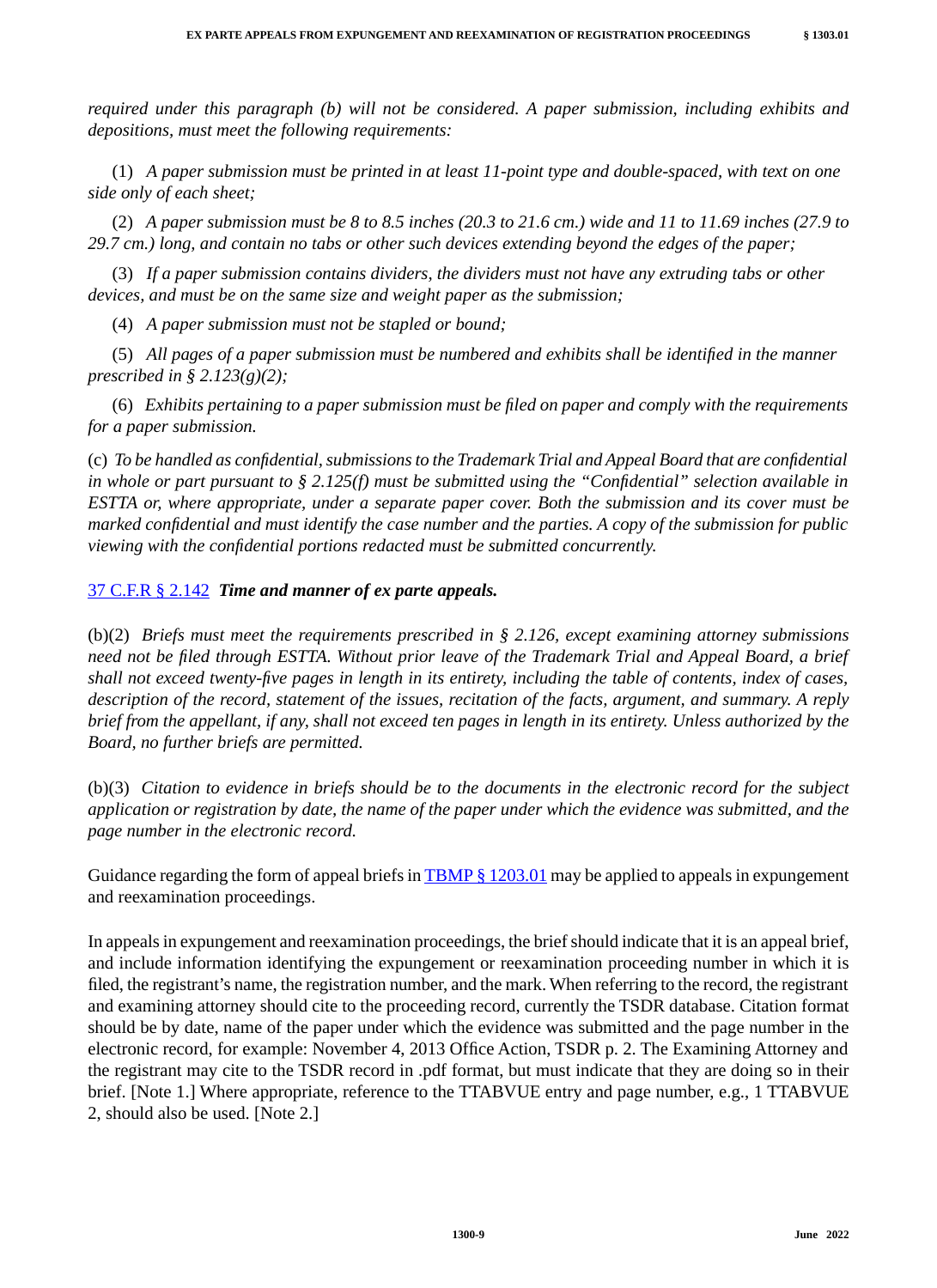#### **NOTES:**

1. *Cf. In re United Trademark Holdings, Inc.*, 122 USPQ2d 1796, 1797 n.5 (TTAB 2017) (Board in its opinion cited to the TSDR record in .pdf format).

2. 37 C.F.R § 2.142(b)(3). *See* MISCELLANEOUS CHANGES TO TRADEMARK TRIAL AND APPEAL BOARD RULES, 81 Fed. Reg. 69950, 69968 (Oct. 7, 2016) ("The Office is adding new § 2.142(b)(3) to specify that citation to evidence in briefs should be to the documents in the electronic application record by date, the name of the paper under which the evidence was submitted, and the page number in the electronic record. The amendment is intended to facilitate review of record evidence by the applicant, the examining attorney, the Board, and the public.").

## **1303.02 Time for Filing Brief**

#### **1303.02(a) Registrant's Main Brief**

#### 37 C.F.R § 2.142 *Time and manner of ex parte appeals.*

(b)(1) *The brief of appellant shall be filed within sixty days from the date of appeal. If the brief is not filed within the time allowed, the appeal may be dismissed. The examining attorney shall, within sixty days after the brief of appellant is sent to the examining attorney, file with the Trademark Trial and Appeal Board a written brief answering the brief of appellant and shall email or mail a copy of the brief to the appellant. The appellant may file a reply brief within twenty days from the date of mailing of the brief of the examining attorney.*

A Registrant's main brief in an ex parte appeal to the Board must be filed within sixty days from the date of appeal, or within an extension of time for that purpose, with the requisite fees, if applicable. [Note 1.] The time for filing the brief is set by rule; filing the notice of appeal through ESTTA automatically generates an acknowledgment; however, in the rare circumstances a notice of appeal is filed in paper with the required written explanation, although the Board attempts to send the Registrant an acknowledgement of the receipt of the notice of appeal which indicates the date the brief is due, the failure to receive such acknowledgement does not affect the deadline for such filing. [Note 2.] If no brief is filed, the appeal will be dismissed. [Note 3.] If the brief is filed late, the Registrant will be allowed an opportunity to submit an explanation for the late filing; in the absence of an adequate explanation, the appeal will be dismissed. The determination of whether to accept the brief will depend on the circumstances, including the length of time after the due date that the brief is filed, and the reason for the delay.

If the appeal is dismissed for failure to file a timely brief and no timely request to vacate the dismissal has been filed, the Registrant's recourse is to file a petition to the Director under the provisions of 37 C.F.R §  $2.146(a)(3)$ . Because such a petition invokes the supervisory authority of the Director, it is determined under the clear error/abuse of discretion standard, that is, whether the Board has committed clear error or abused its discretion in its determination not to accept the late-filed brief. [Note 4.] The registrant should not file a petition to the Director until it has first filed with the Board a request/motion to accept the late-filed brief, which must be filed within 30 days of dismissal, and that request/motion has been denied.

In the rare circumstances a notice of appeal (accompanied by the required fee) is filed in paper with the required written explanation and with a certificate of mailing by first-class mail pursuant to 37 C.F.R § 2.197, or the Priority Mail Express<sup>®</sup> procedure described in 37 C.F.R § 2.198, the date of mailing specified in the certificate will be used for determining the timeliness of the notice of appeal. However, the actual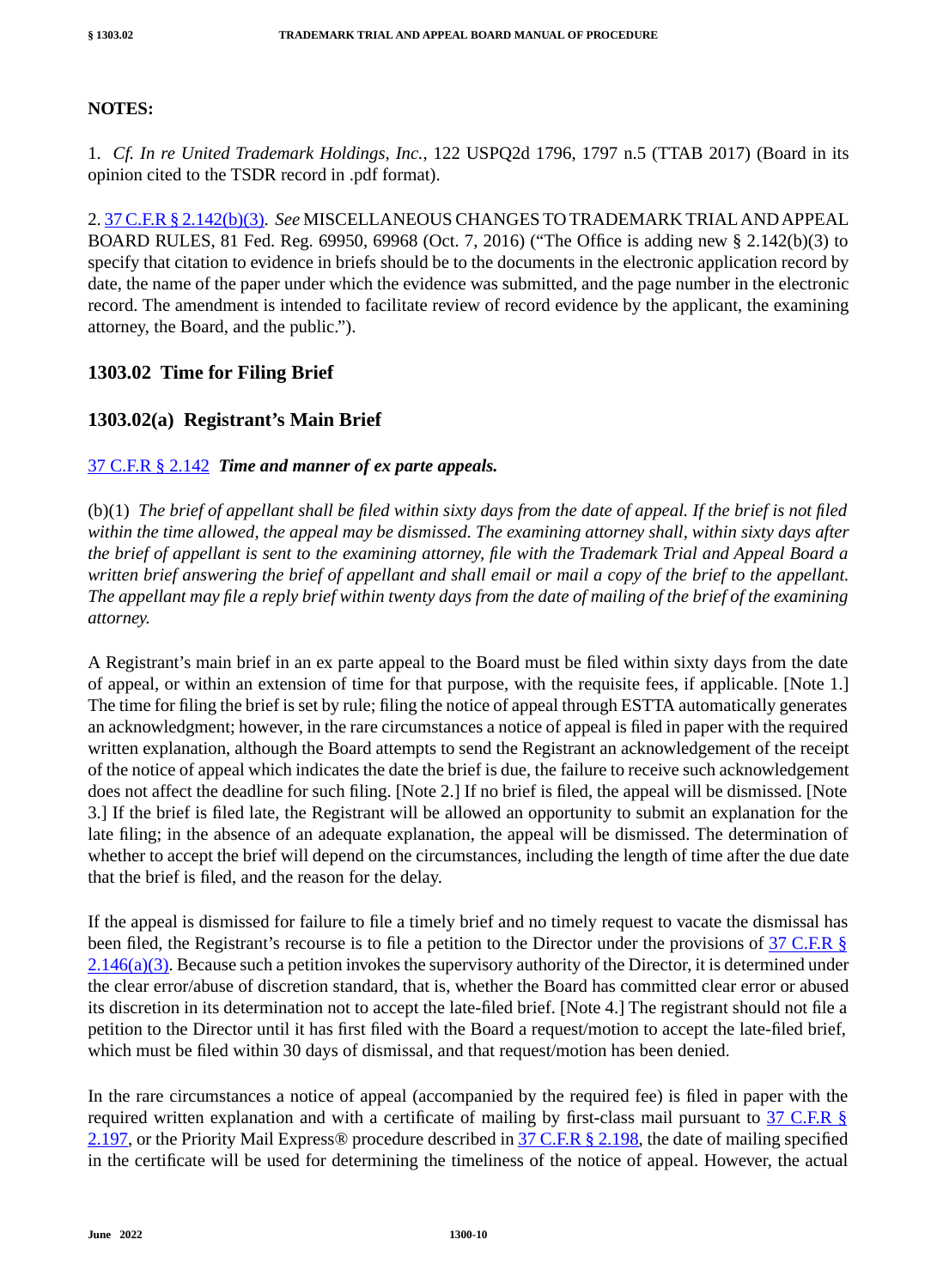date of receipt of the notice of appeal in the Office will be used for all other purposes, including the running of the time for filing the registrant's main brief. [Note 5.] TBMP  $\S$  1101.01 and TBMP  $\S$  111.02.

The following applies to situations in which a registrant files a notice of appeal when it has also filed a timely request for reconsideration. When the registrant files its notice of appeal through ESTTA, it should check the box that indicates that a request for reconsideration is also being filed. ESTTA will electronically generate the order acknowledging receipt of the appeal and request, suspend further proceedings (including the registrant's time for filing its appeal brief) with respect to the appeal, and remanding to the examining attorney for consideration of the request. The request for reconsideration should be filed through TEAS. In the rare circumstances the notice of appeal is a paper submission, the notice of appeal should indicate, in the body of the appeal, that there is a pending request for reconsideration; if a request for reconsideration is being filed contemporaneously with the paper submission of the notice of appeal, it should accompany the notice of appeal. When the written explanation for paper filing is acceptable, proceedings in the appeal will automatically be suspended when a request for reconsideration is pending; the registrant should not file its appeal brief within sixty days of the filing of the notice of appeal, as provided by  $37 \text{ C.F.R } \text{\&} 2.142(b)(1)$ , even if the Board has not issued its order suspending proceedings prior to the date the appeal brief would otherwise be due. Nor does the registrant need to verify with the Board that the due date for its brief will be changed if necessary. [Note 6.]

If the examining attorney denies the request for reconsideration, proceedings with respect to the appeal if instituted will be resumed; and the registrant will be allowed time in which to file its appeal brief if one has not already been filed.

## **NOTES:**

1. 37 C.F.R § 2.6(a)(18)(iii), 37 C.F.R § 2.6(a)(18)(iv), 37 C.F.R § 2.6(a)(18)(v), 37 C.F.R § 2.6(a)(18)(vi), and 37 C.F.R § 2.6(a)(18)(vii). **Please Note:** there is no fee for filing the first request to extend time to file an appeal brief.  $37 \text{ C.F.R } \frac{8}{9}$  2.6(a)(18)(iii).

2. *See In re Live Earth Products Inc.* , 49 USPQ2d 1063, 1064 (TTAB 1998). *See also* 37 C.F.R § 2.126(b); MISCELLANEOUS CHANGES TO TRADEMARK TRIAL AND APPEAL BOARD RULES, 81 Fed. Reg. 69950, 69966 (Oct. 7, 2016) ("In these situations, parties should consider any such paper filing accepted unless the Board indicates otherwise. … The Board will review the explanation accompanying the paper filing in its consideration of the filing, and submissions that do not meet the technical problems or extraordinary circumstances showing will not be considered.").

## 3. 37 C.F.R § 2.142(b)(1).

- 4. *See* TMEP § 1706.
- 5. *See* 37 C.F.R § 2.197; 37 C.F.R § 2.198.
- 6. *See In re Live Earth Products Inc.*, 49 USPQ2d 1063, 1064 (TTAB 1998).

## **1303.02(b) Trademark Examining Attorney's Brief**

When the registrant's main appeal brief has been received by the Board, the Board sends the case to the examining attorney for preparation of a brief. Within 60 days after the date of the Board's written order forwarding the case to the examining attorney, or within an extension of time for the purpose, the examining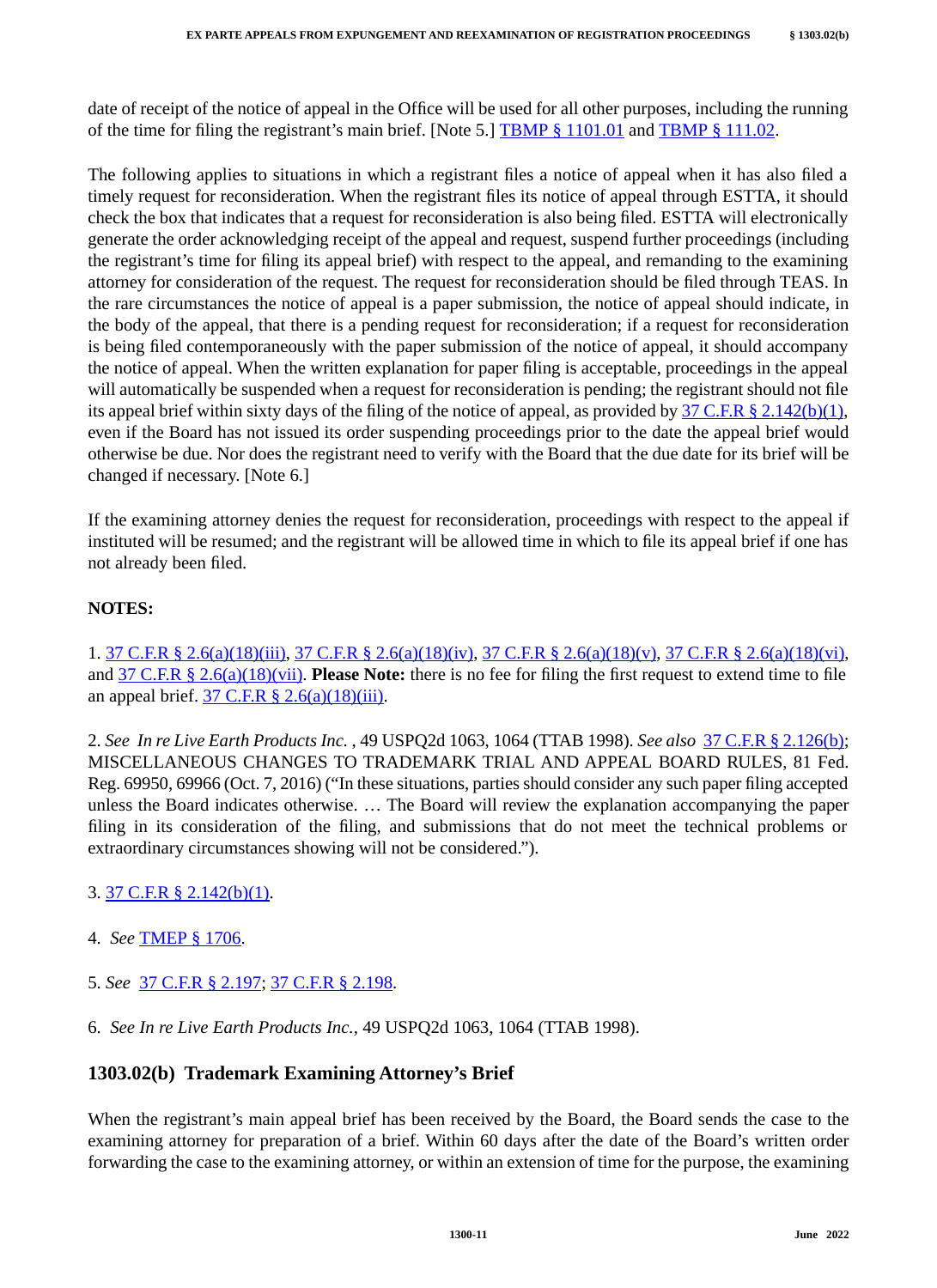attorney must file an appeal brief answering the registrant's main brief. [Note 1.] The examining attorney must also send a copy of the brief to the registrant. [Note 2.] If the examining attorney's brief is late-filed, the Board may exclude it in the absence of an adequate explanation for the late filing. [Note 3.] An examining attorney's failure to file a brief will not result in the reversal of the decision in the expungement or reexamination proceeding; the Board will simply decide the appeal without the benefit of the brief.

#### **NOTES:**

1. 37 C.F.R § 2.142(b)(1). *See In re Wells Fargo & Co.*, 231 USPQ 106, 107 n.2 (TTAB 1986); In re Tennessee Walking Horse Breeders' and Exhibitors' Association, 223 USPQ 188 n.3 (TTAB 1984). See also In re Miller Brewing Co., 226 USPQ 666, 667 n.4 (TTAB 1985).

2. 37 C.F.R § 2.142(b)(1). *See In re De Luxe N.V.*, 990 F.2d 607, 26 USPQ2d 1475, 1476 n.3 (Fed. Cir. 1993).

3. *See In re Tennessee Walking Horse Breeders' and Exhibitors' Association*, 223 USPQ 188, 188 n.3 (TTAB 1984).

## **1303.02(c) Registrant's Reply Brief**

Guidance in **TBMP** §  $1203.02(c)$  regarding an applicant's reply brief generally may be applied to the registrant's reply brief in appeals in expungement and reexamination proceedings.

#### **1303.02(d) Extension of Time for Filing Brief**

Guidance in TBMP § 1203.02(d) regarding an extension of time for filing a brief generally may be applied in appeals in expungement and reexamination proceedings.

#### **1303.02(e) Material May Not Be Submitted with Briefs**

37 C.F.R § 2.142(d) *The record should be complete prior to the filing of an appeal. Evidence should not be filed with the Board after the filing of a notice of appeal.*

*\* \* \* \**

(2) *In an appeal from an expungement or reexamination proceeding, no additional evidence may be included once an appeal is filed, and the Board may not remand for further examination.*

It is not necessary to attach as exhibits to a brief evidence that is already in the record. Such evidence should not be resubmitted as exhibits to the brief. In ex parte appeals from expungement or reexamination proceedings, the record may not be supplemented, and the Board may not remand to allow for the introduction of additional evidence. [Note 1.]

#### **NOTES:**

1. 37 C.F.R § 2.142(d)(2).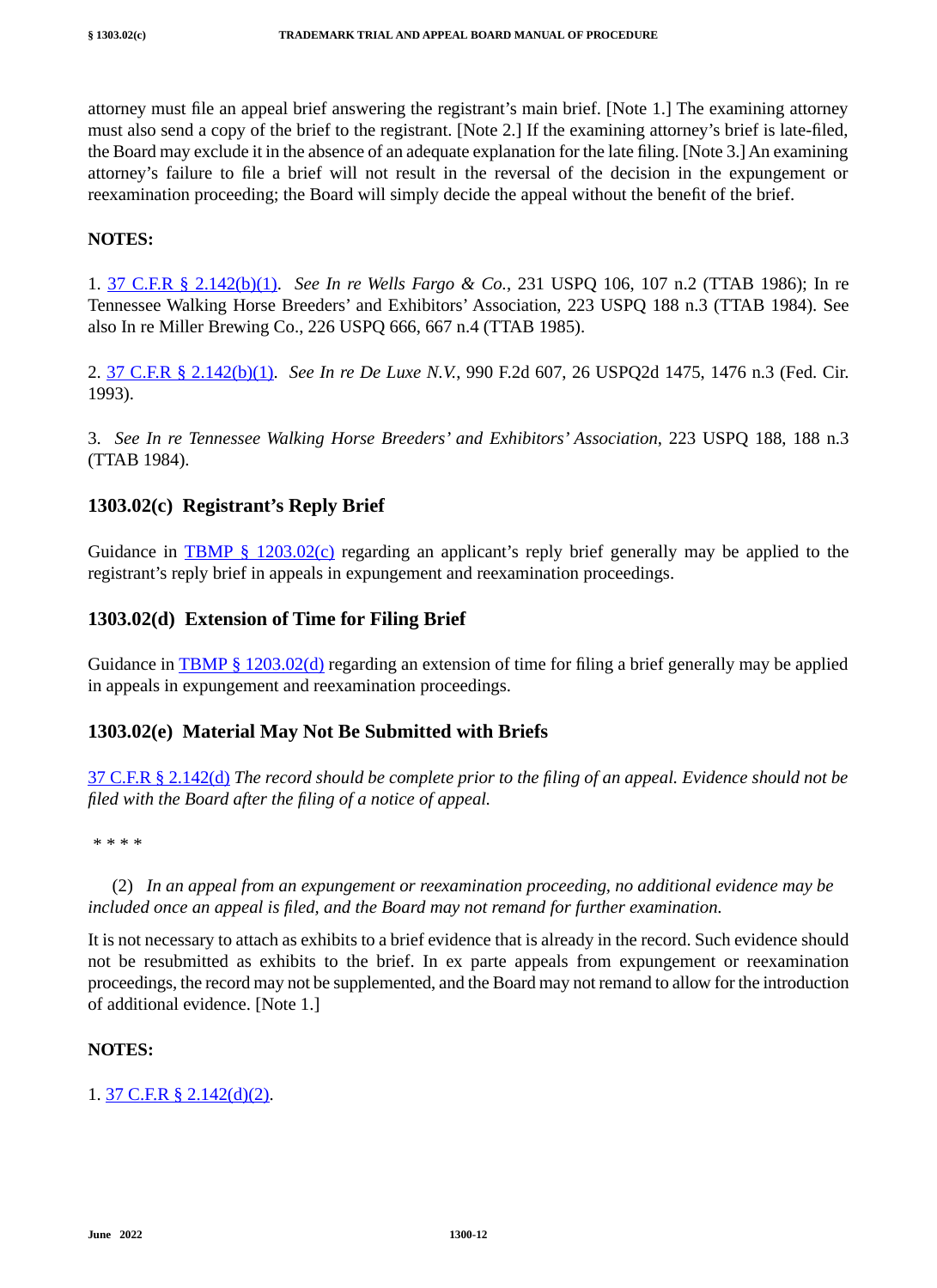Guidance in TBMP § 1203.02(f) may be applied to appeals in expungement and reexamination proceedings.

# **1303.02(g) Waiver of Claim or Requirement in Brief**

Guidance in TBMP § 1203.02 $(g)$  may be applied to appeals in expungement and reexamination proceedings.

# **1304 Effect of Request for Reconsideration of Final Action in Expungement or Reexamination Proceeding**

During the period between issuance of a final action and expiration of the time for filing an appeal therefrom, a registrant may file a request for reconsideration of the final Office action that seeks to further address the issue of use of the mark in commerce and/or comply with any outstanding requirement maintained in the final action. [Note 1.] However, the filing of a request for reconsideration will not serve to stay the time for filing an appeal (or for petitioning the Director, if appropriate). [Note 2.] If the examining attorney does not reconsider, and no appeal or other proper response to the final refusal has been filed during the three months following issuance of the final action, the registration will be cancelled. [Note 3.] Thus, if a registrant that has filed a request for reconsideration of a final action wishes to preserve its right to appeal in the event that the request is unsuccessful, the registrant also must file an appeal prior to the expiration of the three-month period following issuance of the final action.

When a registrant files, in response to a final action, both a request for reconsideration and an appeal, the request for reconsideration should be made by separate submission through TEAS. The request for reconsideration should not be combined in the body of the notice of appeal. When the notice of appeal is filed through ESTTA, the registrant should check the box stating that a request for reconsideration has been filed.

In the rare circumstances the registrant files its notice of appeal as a paper submission and also files a request for reconsideration, or has a request for reconsideration pending, the notice of appeal should indicate this. When the written explanation for paper filing is acceptable, a Board paralegal will then send the registrant an order, to the same effect as the order automatically generated when the notice of appeal is filed through ESTTA. However, because the order is not automatically generated, it will not issue immediately. Where a registrant has timely filed both a notice of appeal on paper and a request for reconsideration, but has not heard from the Board within sixty days with regard to the appeal and reconsideration request, the registrant should not file its appeal brief. [Note 4.] Rather, it may assume that the Board will institute the appeal, if the written explanation for the paper filing is acceptable, and then suspend proceedings, so that the due date for the appeal brief will be reset in the event that the examining attorney denies the request for reconsideration. The registrant does not need to verify with the Board that the due date for its brief on appeal will be changed if necessary. [Note 5.]  $\tt{TBMP}_{\S}$ 1302.02. However, the registrant may wish to make a status inquiry with the Board if it has not received an institution and suspension order within sixty days of the filing of the notice of appeal.

If an appeal is late-filed, but the registrant timely filed a request for reconsideration, the Board will issue an order informing the registrant of the lateness of its appeal, stating that the late appeal cannot be entertained by the Board, and the examining attorney will consider the request for reconsideration. *See* TBMP § 1303.02(a).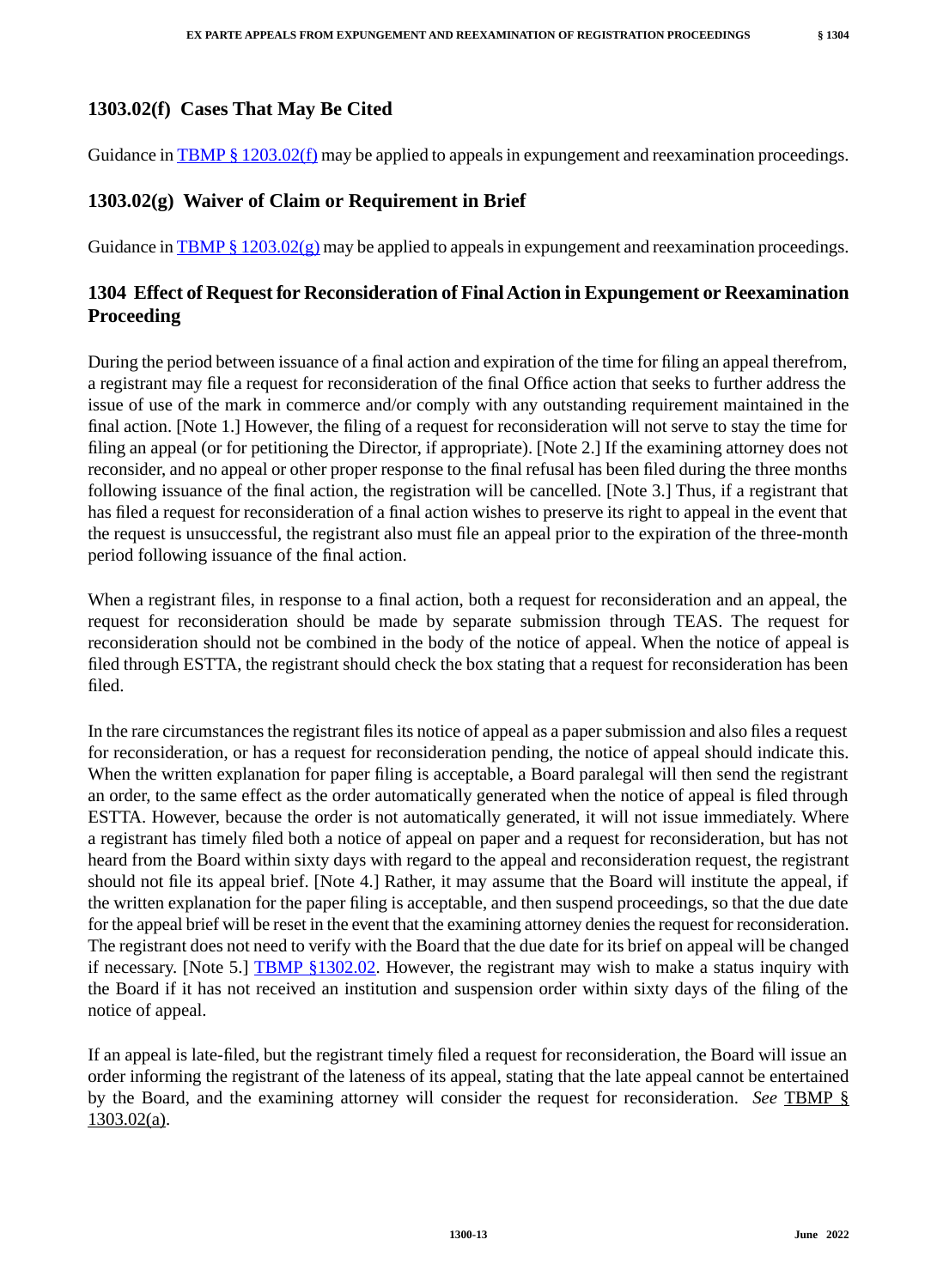#### **NOTES:**

1. *See* 37 C.F.R § 2.93(c)(1)(i).

2. *See* 37 C.F.R § 2.93(c)(2)(i).

3. *See* 37 C.F.R § 2.93(c)(3)(ii); 37 C.F.R § 2.94.

4. Should the registrant file an appeal brief in this situation, the Board will normally remand the proceeding to the examining attorney to consider the request for reconsideration and, if reconsideration is denied, the Board may upon resumption of proceedings in the appeal give the registrant an opportunity to submit a supplemental appeal brief. *Cf. In re Husqvarna Aktiebolag*, 91 USPQ2d 1436, 1437 (TTAB 2009) (because Board was not aware of applicant's request for reconsideration which was filed two days before notice of appeal, the order instituting the appeal allowed applicant sixty days to file its appeal brief; examining attorney, unaware of either notice of appeal or appeal brief, issued nonfinal Office action, and subsequently another final refusal, and returned application to Board for resumption of appeal; applicant requested that it be permitted to file second brief, and Board accepted it as operative brief).

5. *See In re Live Earth Products Inc.*, 49 USPQ2d 1063, 1064 (TTAB 1998).

## **1305 No Submission of Evidence During Appeal from Expungement or Reexamination Proceeding**

37 C.F.R § 2.142(d) *The record should be complete prior to the filing of an appeal. Evidence should not be filed with the Board after the filing of a notice of appeal.*

*\* \* \* \**

(2) *In an appeal from an expungement or reexamination proceeding, no additional evidence may be included once an appeal is filed, and the Board may not remand for further examination.*

The evidentiary record should be complete prior to the filing of an ex parte appeal to the Board. [Note 1.] *See* **TBMP** § 1203.02(c). In ex parte appeals from expungement or reexamination proceedings, the record may not be supplemented, and the Board may not remand to allow for the introduction of additional evidence. [Note 2.]

#### **NOTES:**

1. 37 C.F.R § 2.142(d). *See* MISCELLANEOUS CHANGES TO TRADEMARK TRIAL AND APPEAL BOARD RULES, 81 Fed. Reg. 69950, 69968 (Oct. 7, 2016) ("The Office is amending § 2.142(d) to clarify that evidence should not be filed with the Board after a notice of appeal is filed. The amendment more directly states the prohibition.").

#### 2. 37 C.F.R § 2.142(d)(2).

#### **1306 Treatment of Evidence in Appeal from Expungement or Reexamination Proceeding**

The Board generally takes a somewhat more permissive stance with respect to the admissibility and probative value of evidence in an ex parte proceeding than it does in an inter partes proceeding. [Note 1.] That is, in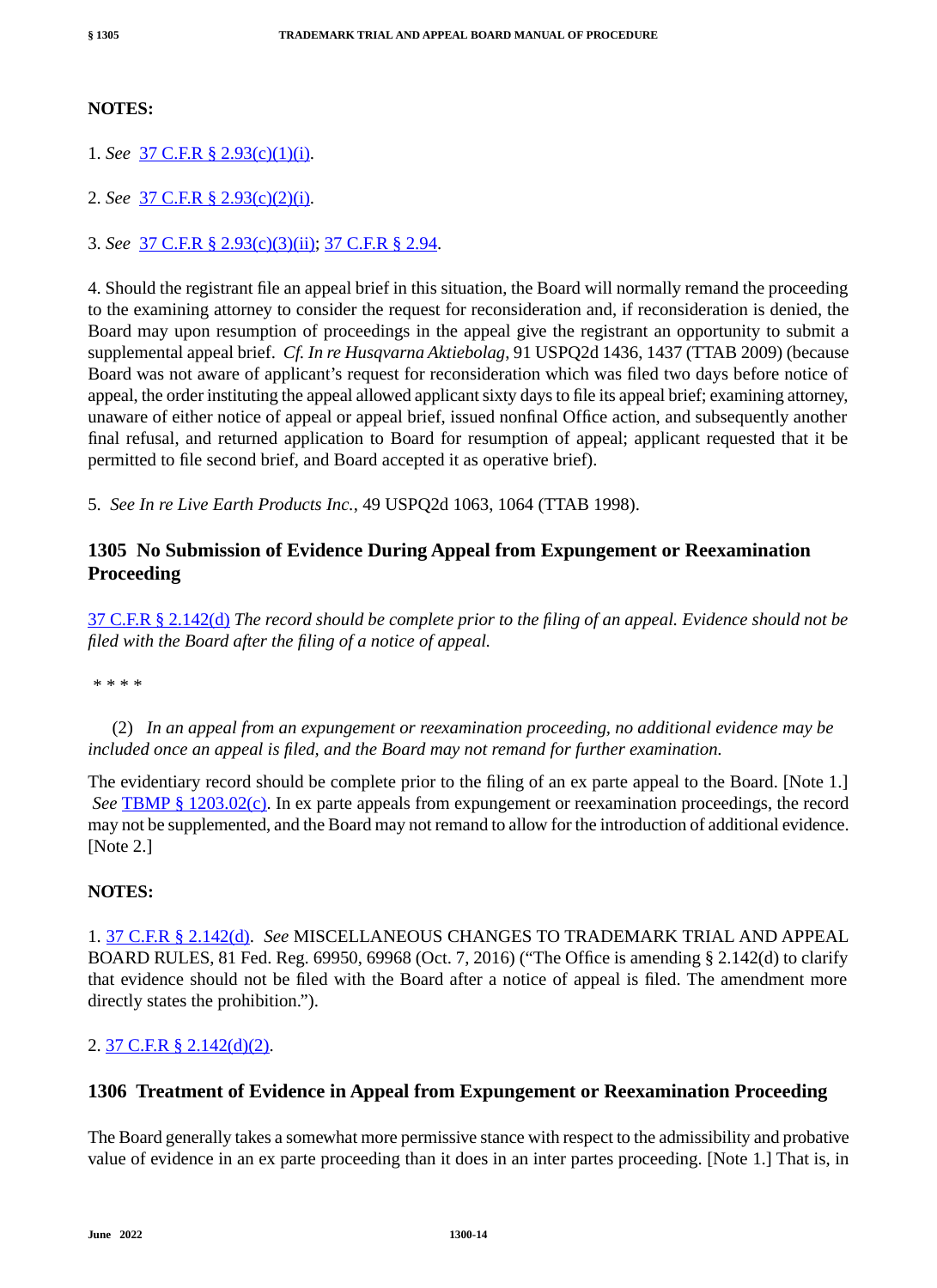an ex parte proceeding the Board tolerates some relaxation of the technical requirements for evidence and focuses instead on the spirit and essence of the rules of evidence. [Note 2.]

For example, the affidavit or 37 C.F.R § 2.20 declaration is an established method for the introduction of evidence in an ex parte proceeding without the option of cross examination. [Note 3.]

Similar to inter partes proceedings, in an ex parte appeal, evidence properly made of record may be cited by either the examining attorney or by the registrant for any permissible purpose. [Note 4.]

For information as to how the Court of Appeals for the Federal Circuit, in reviewing a decision of the Board on an ex parte appeal from a refusal of registration, evaluates the sufficiency of the evidence offered by the examining attorney, see the cases cited in the note below. [Note 5.]

#### **NOTES:**

1. *See In re Embiid*, 2021 USPQ2d 577, at \*5 n.19 ( (TTAB 2021) (Board is "more permissive regarding the use of hearsay in ex parte appeals" but "may still consider the hearsay nature of evidence in assessing its probative value in an ex parte proceeding"); *In re Canine Caviar Pet Foods, Inc.*, 126 USPQ2d 1590, 1597 (TTAB 2018; In re Sela Products LLC, 107 USPQ2d 1580, 1584 (TTAB 2013) ("…the Board does not, in ex parte appeals, strictly apply the Federal Rules of Evidence, as it does in inter partes proceedings.").

2. *See In re Hudson News Co.*, 39 USPQ2d 1915, 1920 n.10, 1924 n.18 (TTAB 1996), aff'd without opinion (Fed. Cir. 1997) (Board allowed NEXIS evidence to show psychological effect of color blue, despite hearsay nature, recognizing the difficulty for examining attorney to establish such fact without relying on NEXIS evidence; Board also accepted sufficiency of evidence showing features of applicant's trade dress were common, recognizing that USPTO's limited resources constrain an examining attorney's ability to acquire photographs of interiors of retail establishments); *In re Broadway Chicken Inc.*, 38 USPQ2d 1559, 1565 (TTAB 1996); *In re Murphy Door Bed Co.*, 223 USPQ 1030, 1032 n.9 (TTAB 1984). See also *In re Berman Brothers Harlem Furniture Inc.*, 26 USPQ2d 1514, 1515 (TTAB 1993).

3. *See, e.g.,* 37 C.F.R § 2.41(a)(3); *In re Canine Caviar Pet Foods, Inc.*, 126 USPQ2d 1590, 1597 (TTAB 2018); *In re Manco Inc.*, 24 USPQ2d 1938, 1941 n.8 (TTAB 1992); *In re Bauhaus Designs Canada Ltd.*, 12 USPQ2d 2001, 2004 (TTAB 1989); *In re Motorola, Inc.*, 3 USPQ2d 1142, 1143 (TTAB 1986); *In re Peterson Manufacturing Co.*, 229 USPQ 466, 468 (TTAB 1986); *In re Melville Corp.*, 228 USPQ 970, 972 (TTAB 1986); *In re Gammon Reel, Inc.*, 227 USPQ 729, 731 (TTAB 1985); *In re Original Red Plate Co.*, 223 USPQ 836, 838 (TTAB 1984).

4. *See In re Guild Mortgage Co.*, 2020 USPQ2d 10279, at \*10 n.4 (TTAB 2020) (Board clarified that in ex parte proceedings, evidence properly made of record may be cited by either the examining attorney or by the applicant for any permissible purpose).

5. *In re Budge Manufacturing Co.*, 857 F.2d 773, 8 USPQ2d 1259, 1261 (Fed. Cir. 1988) (Court, being mindful that the USPTO has limited facilities for acquiring evidence--it cannot, for example, be expected to conduct a survey of the marketplace or obtain consumer affidavits--concludes evidence of record is sufficient to establish a prima facie case of deceptiveness); In re Loew's Theatres, Inc., 769 F.2d 764, 768, 226 USPQ 865, 868 (Fed. Cir. 1985) ("... practicalities of the limited resources available to the PTO are routinely taken into account in reviewing its administrative action.").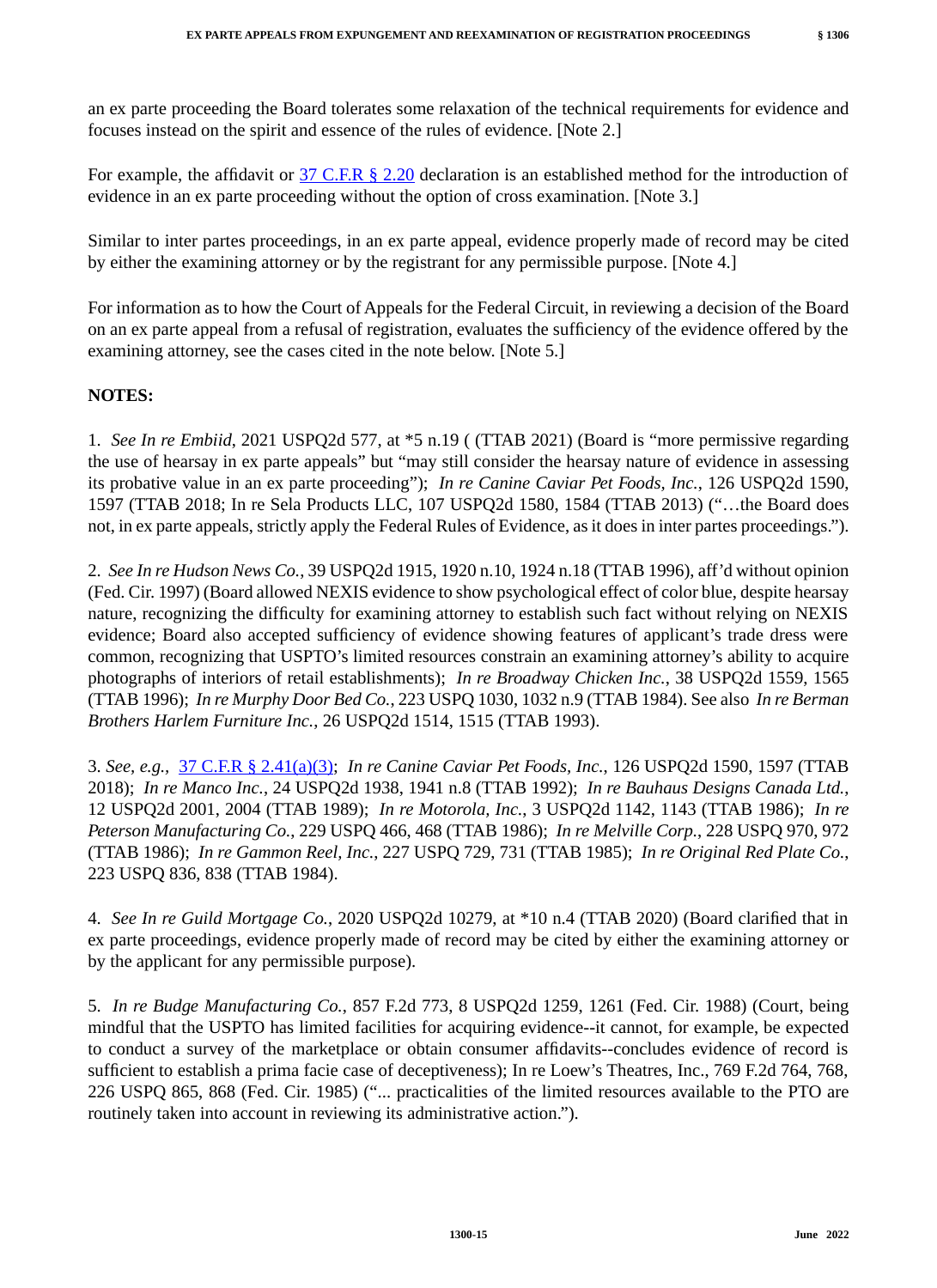# **1306.01 Internet Material and Multimedia Materials**

Material obtained through the Internet or from websites is acceptable as evidence in ex parte proceedings. [Note 1.] To make Internet material properly of record, the offering party must provide the full address (URL) for the web page, and the date it was accessed or printed, either by the information displayed on the web page itself, or by providing this information in an Office action or a registrant's response. [Note 2.]

It is the obligation of the examining attorney and the registrant to ensure that Internet evidence made of record is complete. [Note 3.]

The Board will consider multimedia evidence [Note 4.], including video files submitted through TEAS during the proceeding. [Note 5.]

Additional guidance in TBMP § 1208.03 regarding internet, social media, and multimedia materials may be applied to appeals in expungement and reexamination proceedings.

#### **NOTES:**

1. *See, e.g., In re I-Coat Co.*, 126 USPQ2d 1730, 1733 (TTAB 2018).

2. *See Safer Inc. v. OMS investments Inc.*, 94 USPQ2d 1031, 1039 (TTAB 2010) ("Safer"); In re I-Coat Co., 126 USPQ2d 1730, 1733 (TTAB 2018) (applying Safer to evidence submitted by examining attorneys and applicants in ex parte cases).

3. *See In re Sausser Summers, PC*, 2021 USPQ2d 618, at \*24 n.59 (TTAB 2021) (portions of webpage evidence were "missing or cut off," and it was applicant's responsibility to ensure the legibility of its evidence); In re tapio GmbH, 2020 USPQ2d 11387, at \*3 (TTAB 2020) (exhibits purportedly uploaded with applicant's request for reconsideration but not appearing in the TSDR record not considered by the Board).

4. *See In re General Mills IP Holdings II, LLC*, 124 USPQ2d 1016, 1025 n.56 (TTAB 2017) (Board considered audio-visual materials containing television commercials in evaluating whether applicant's proposed single-color mark had acquired distinctiveness).

5. *See In re Fantasia Distribution, Inc.*, 120 USPQ2d 1137, 1143 n.13 (TTAB 2016) (TEAS accepts multimedia evidence, including video files under 30 MB).

## **1306.02 Judicial Notice**

Guidance in TBMP § 1208.04 regarding judicial notice may be applied to appeals in expungement and reexamination proceedings.

## **1306.03 Registrant's Own Materials**

A registrant's materials, such as its website or advertisements describing its goods or services, or specimens of use of its mark, may be considered. [Note 1.]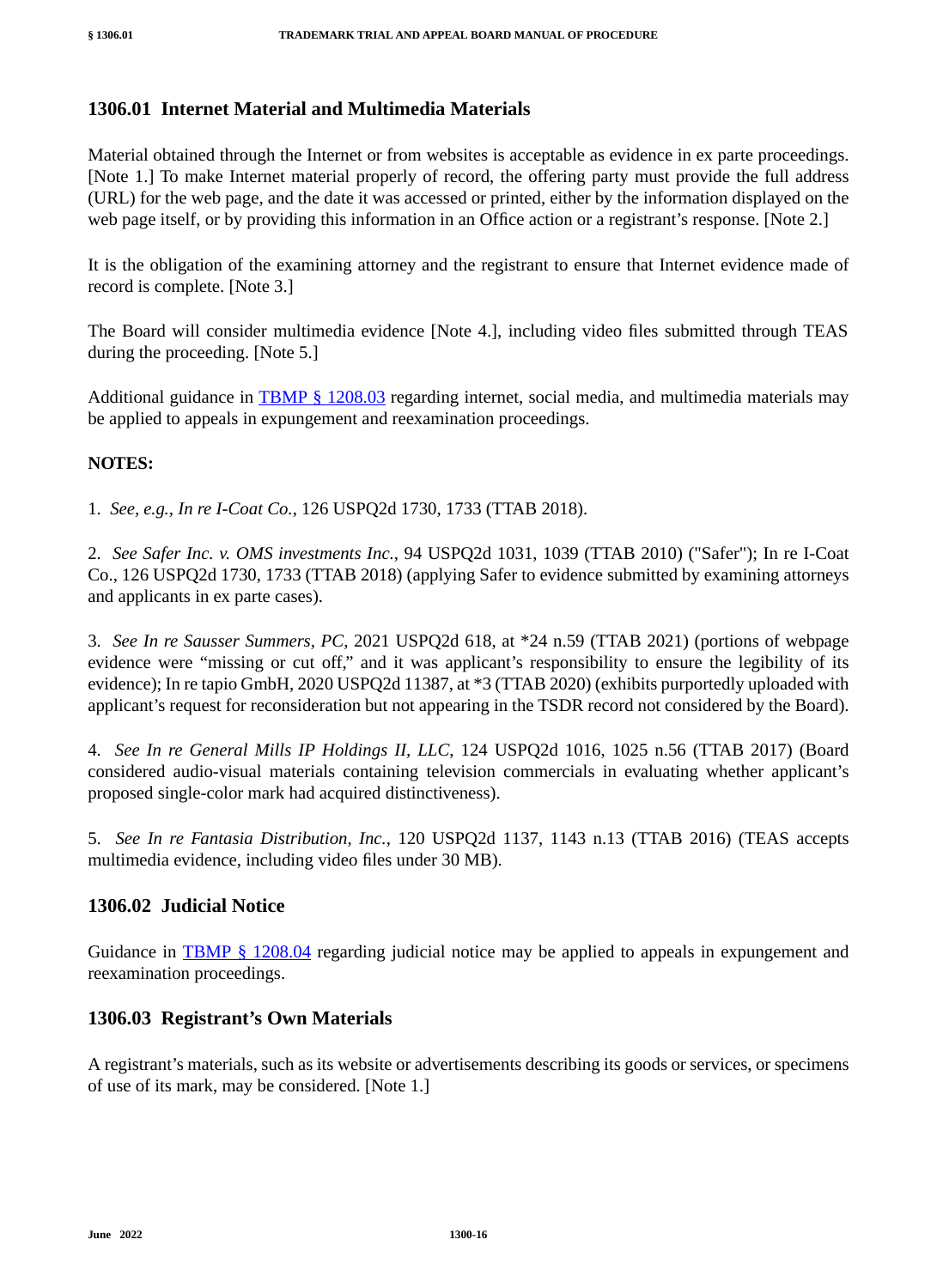# **NOTES:**

1. *See In re Vox Populi Registry Ltd.*, 25 F.4th 1348, 2022 USPQ2d 115, at \*2-3 (Fed. Cir. 2022) (considering applicant's specimens in assessing whether proposed mark functions as a source identifier); In re N.C. Lottery, 866 F.3d 1363, 123 USPQ2d 1707, 1710 (Fed. Cir. 2017) (as a matter of law, the Board "did not err by considering the explanatory text of the specimens in the descriptiveness inquiry"); In re James S. Fallon, 2020 USPQ2d 11249, at \*9-10 (TTAB 2020) (Board considered applicant's own website advertisement touting product features in affirming mere descriptiveness refusal); In re Emergency Alert Sols. Group, LLC, 122 USPQ2d 1088, 1091 n.16, 1092 (TTAB 2017) (Board considered applicant's own webpage and specimen describing its services in affirming genericness refusal); In re Weiss Watch Co., 123 USPQ2d 1200, 1202 (TTAB 2017) (Board, in affirming surname refusal, considered applicant's website stating that WEISS is the surname of Applicant's founder and head watchmaker).

# **1306.04 Confidential Material**

Submissions filed in ex parte appeal proceedings cannot be filed under seal pursuant to a protective order unless so issued or ordered by any court or by the Board. *See* 37 C.F.R § 2.27(d), 37 C.F.R § 2.27(c). [Note 1.]

In responding to an Office action in an expungement or reexamination proceeding, a registrant who wishes to submit confidential information in order to show use in commerce of the mark should redact such information and/or petition the Director under § 2.146 for permission to submit the information outside of TEAS to keep the information from becoming part of the public record. [Note 2.]

## **NOTES:**

1. *See In re Bay State Brewing Co.* , 117 USPQ2d 1958, 1962 n.6 (TTAB 2016) (consent agreement, in addition to supporting registration, provides the public with notice of the basis on which the USPTO allowed registration). *Compare Holmes Oil Co. v. Myers Cruizers of Mena Inc.* , 101 USPQ2d 1148, 1150 n.4 (TTAB 2011) (parties' confidential consent agreement referred to in general terms). See also  $37 \text{ C.F.R }$  §  $2.126(c)$ regarding the filing of confidential submissions.

2. Changes to Implement Provisions of the Trademark Modernization Act of 2020, 86 FR 64300, 64313 (Nov. 17, 2021) (USPTO response to Comment 12).

# **1307 Deletion of Goods and/or Services at Issue During Appeal from Expungement or Reexamination Proceeding**

37 C.F.R § 2.93(d)(3) *Deletion of goods and/or services at issue in a pending proceeding in a response, a surrender for cancellation under § 2.172, an amendment of the registration under § 2.173, or any other accepted submission, shall render the proceeding moot as to those goods and/or services, and no further determination will be made regarding the registrant's use of the mark in commerce as to those goods and/or services.*

## 37 C.F.R § 2.172 *Surrender for cancellation.*

*Upon application by the owner, the Director may permit any registration to be surrendered for cancellation. The application for surrender must be signed by the owner of the registration, someone with legal authority to bind the owner (e.g., a corporate officer or general partner of a partnership), or a practitioner qualified*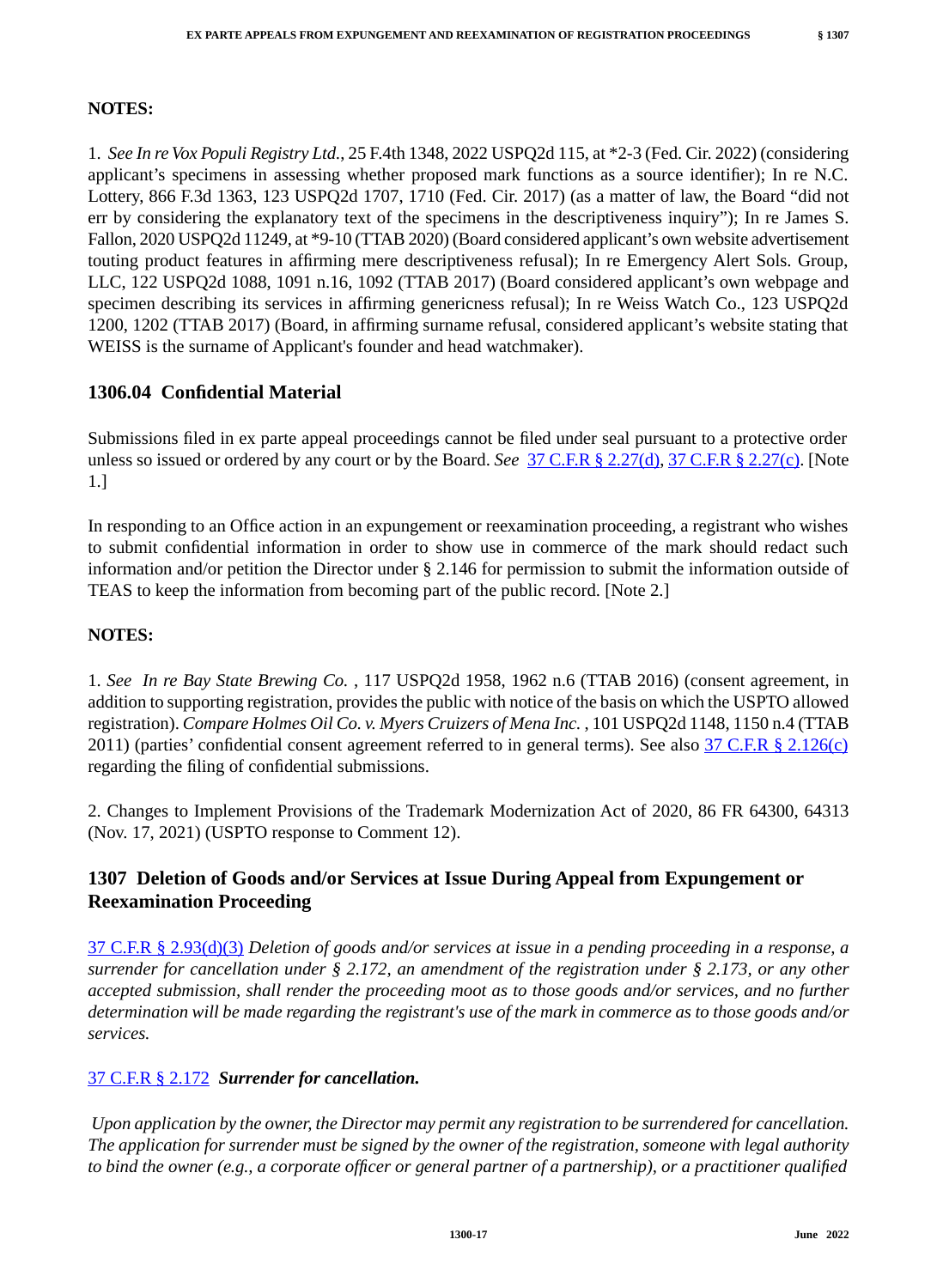*to practice under § 11.14 of this chapter. When a registration has more than one class, one or more entire class(es) but fewer than the total number of classes may be surrendered. Deletion of fewer than all the goods or services in a single class constitutes amendment of the registration as to that class (see § 2.173), rather than surrender. A surrender for cancellation may not subsequently be withdrawn.*

## 37 C.F.R § 2.173 *Amendment of registration.*

(a) *Form of amendment. The owner of a registration may apply to amend a registration or to disclaim part of the mark in the registration. The owner must submit a written request specifying the amendment or disclaimer. …*

(b) *Requirements for request. A request for amendment or disclaimer must:*

- (1) *Include the fee required by § 2.6;*
- (2) *Be verified and signed in accordance with § 2.193(e)(6); and*

(3) *If the amendment involves a change in the mark: one new specimen per class showing the mark as used on or in connection with the goods, services, or collective membership organization; a verified statement that the specimen was in use in commerce at least as early as the filing date of the amendment; and a new drawing of the amended mark. When requested by the Office, additional specimens must be provided.*

(4) *The Office may require the owner to furnish such specimens, information, exhibits, and affidavits or declarations as may be reasonably necessary to the proper examination of the amendment.* \*\*\*

(e) *Amendment of identification of goods, services, or collective membership organization. No amendment in the identification of goods or services, or description of the nature of the collective membership organization, in a registration will be permitted except to restrict the identification or to change it in ways that would not require republication of the mark.*

\*\*\*

During an ex parte appeal to the Board from an expungement or reexamination proceeding, i.e., before the Board issues a final decision [Note 1], the registrant may surrender for cancellation under § 2.172 the registration at issue, or amend the registration under § 2.173 to delete the goods and/or services at issue in the proceeding. [Note 2.] The surrender or amendment must be signed by the registrant or its attorney or other authorized representative. [Note 3.] A deletion of goods and/or services or a surrender for cancellation may not be subsequently withdrawn. [Note 4.]

Such a deletion of the goods and/or services at issue renders the proceeding moot as to those goods and/or services, and no further determination will be made regarding the registrant's use of the mark in commerce as to those goods and/or services. [Note 5.]

## **NOTES:**

1. *See In re Information Builders Inc.*, 2021 USPQ2d 228, at \*1 n.1 (TTAB 2021) (defining "final decision" as final dispositive ruling that ends litigation on the merits before the Board).

## 2. 37 C.F.R § 2.93(d)(3).

# 3. 37 C.F.R § 2.172, 37 C.F.R § 2.173(b)(2).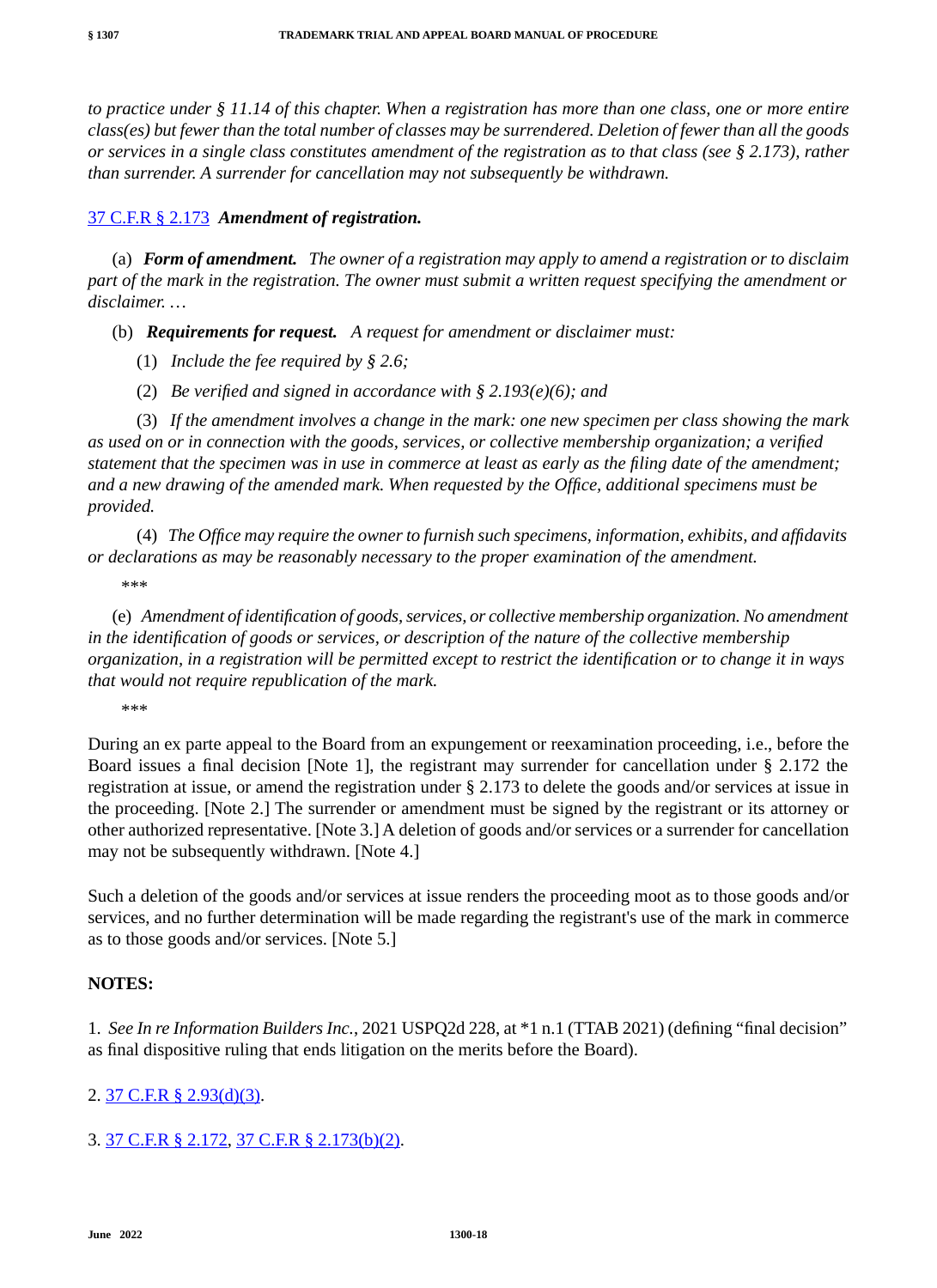# 4. 37 C.F.R § 2.172; *see* 37 C.F.R § 2.173(c).

# 5. 37 C.F.R § 2.93(d)(3).

## **1308 Suspension of Appeal from Expungement or Reexamination Proceeding**

Prior to the issuance of the Board's decision in an ex parte appeal from an expungement or reexamination proceeding, proceedings with respect to the appeal may be suspended by the Board sua sponte or upon written request by the registrant or the examining attorney showing good cause for the requested suspension. [Note 1.] Such a request must be filed prior to the issuance of the Board's final decision in the case.

When proceedings have been suspended upon the registrant's request, and the event for which proceedings have been suspended occurs, such as when a civil action for which proceedings have been suspended has been finally determined, the registrant should file a submission notifying the Board thereof as soon as that knowledge comes to the registrant's attention. The Board will then resume proceedings and take further appropriate action in the appeal.

## **NOTES:**

1. 37 C.F.R § 2.67; 37 C.F.R § 2.117. *See also In re Fat Boys Water Sports LLC*, 118 USPQ2d 1511, 1518 n.24 (TTAB 2016).

## **1309 Consolidation of Appeals from Expungement or Reexamination Proceedings**

Upon request by the registrant or the examining attorney, or upon its own initiative, the Board may order the consolidation of appeals for purposes of briefing, oral hearing, and/or final decision. [Note 1.] *Cf.* TBMP § 511. The Board may also consider two or more cases in one opinion even if they have not been consolidated. [Note 2.] Even if the Board renders its decisions on two appeals in a single opinion, the appeals will not necessarily be consolidated. [Note 3.]

Although cases consolidated prior to briefing may be presented on the same brief, they do not have to be. The registrant (and/or the examining attorney) may file a different brief in each case, if the registrant (and/or the examining attorney) so desires. When consolidated cases are to be presented on the same brief, the brief should bear the proceeding number of each consolidated expungement or reexamination proceeding, and a copy of the brief should be submitted for each.

The registrant must notify the Board at the time of filing its notice of appeal and throughout the appeal whether any other expungement or reexamination proceedings, Board proceedings or applications, are pending that involve the same or similar marks for the same or similar goods and/or services, regardless of whether or not those are on appeal.

#### **NOTES:**

1. *See, e.g., In re S. Malhotra & Co.*, 128 USPQ2d 1100, 1102 (TTAB 2018) (Board sua sponte consolidated two appeals); *In re Mr. Recipe, LLC*, 118 USPQ2d 1084, 1085 (TTAB 2016) (Board consolidated appeals in two applications upon examining attorney's motion); *In re Anderson*, 101 USPQ2d 1912, 1915 (TTAB 2012) (Board sua sponte consolidated two appeals); *In re Country Music Association, Inc.*, 100 USPQ2d 1824, 1827 (TTAB 2011) (same); *In re America Online Inc.*, 77 USPQ2d 1618, 1618 (TTAB 2006) (Board consolidated appeals in four applications upon applicant's motion); *In re Bacardi & Co. Ltd.*, 48 USPQ2d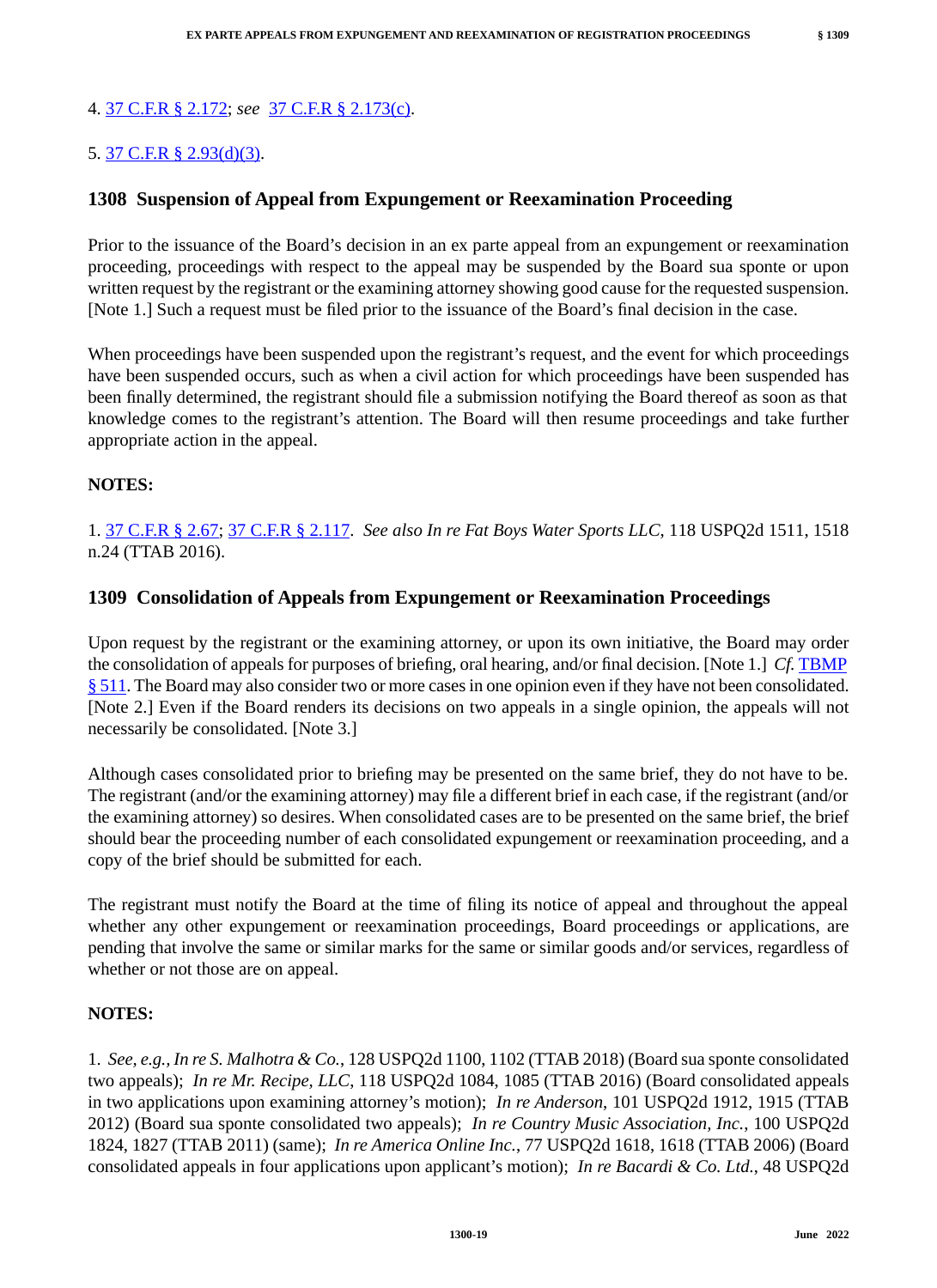1031, 1033 (TTAB 1997); (Board sua sponte considered appeals in five applications together and rendered single opinion); *In re Pebble Beach Co.*, 19 USPQ2d 1687, 1687 (TTAB 1991); *In re Del E. Webb Corp.*, 16 USPQ2d 1232, 1233 (TTAB 1990) (proceedings consolidated because issue in two appeals the same); *In re Anton/Bauer Inc.*, 7 USPQ2d 1380, 1381 (TTAB 1988) (applicant requested after hearing on one appeal that appeals be consolidated; Board granted and decided appeals in single decision); *In re Weber-Stephen Products Co.*, 3 USPQ2d 1659, 1662 n.7 (TTAB 1987); *In re Petersen Manufacturing Co.*, 2 USPQ2d 2032, 2033 (TTAB 1987) (four appeals consolidated for oral hearing and decision); *In re San Diego National League Baseball Club, Inc.*, 224 USPQ 1067, 1608 (TTAB 1983) (appeals consolidated for oral hearing and decision).

2. *In re Pohl-Boskamp GmbH & Co.*, 106 USPQ2d 1042, 1043 (TTAB 2013) (two appeals involving common issues of law and fact decided in a single opinion); *In re Binion*, 93 USPQ2d 1531, 1533 (TTAB 2009) (because appeals involved common questions of law and fact and records were practically identical, Board decided both in a single opinion); *In re Vertex Group LLC*, 89 USPQ2d 1694, 1695 (TTAB 2009) (because of virtually identical issues presented in appeals for two applications, Board issued single opinion); *In re Supply Guys Inc.*, 86 USPQ2d 1488, 1490 (TTAB 2008) (because issues and record similar, Board issued one opinion that addressed applicant's three applications); *In re Orange Communications Inc.*, 41 USPQ2d 1036, 1037-39 (TTAB 1996); *In re Sandberg & Sikorski Diamond Corp.*, 42 USPQ2d 1544, 1546 (TTAB 1996) (because issues and record in each case essentially identical, Board rendered decision as to two applications in a single opinion, noting that applicant and examining attorney treated the cases as consolidated for purposes of briefs and oral hearing).

3. *In re Hudson News Co.*, 39 USPQ2d 1915, 1916 n.5 (TTAB 1996) (Board issued a single opinion in interest of judicial economy, but each appeal stands on its own merits), *aff'd without opinion* (Fed. Cir. 1997).

# **1310 Oral Hearing in Appeal from Expungement or Reexamination Proceeding**

## 37 C.F.R § 2.142(c)

(1) *If the appellant desires an oral hearing, a request should be made by a separate notice filed not later than ten days after the due date for a reply brief. Oral argument will be heard by at least three Administrative Trademark Judges or other statutory members of the Trademark Trial and Appeal Board at the time specified in the notice of hearing, which may be reset if the Board is prevented from hearing the argument at the specified time or, so far as is convenient and proper, to meet the wish of the appellant or the appellant's attorney or other authorized representative. Appellants, examining attorneys, and members of the Board may attend in person or, at the discretion of the Board, remotely.*

(2) *If the appellant requests an oral argument, the examining attorney who issued the refusal of registration or the requirement from which the appeal is taken, or in lieu thereof another examining attorney as designated by a supervisory or managing attorney, shall present an oral argument. If no request for an oral hearing is made by the appellant, the appeal will be decided on the record and briefs.*

(3) *Oral argument will be limited to twenty minutes by the appellant and ten minutes by the examining attorney. The appellant may reserve part of the time allowed for oral argument to present a rebuttal argument.*

Guidance in TBMP § 1216 regarding oral hearings may be applied to appeals in expungement and reexamination proceedings.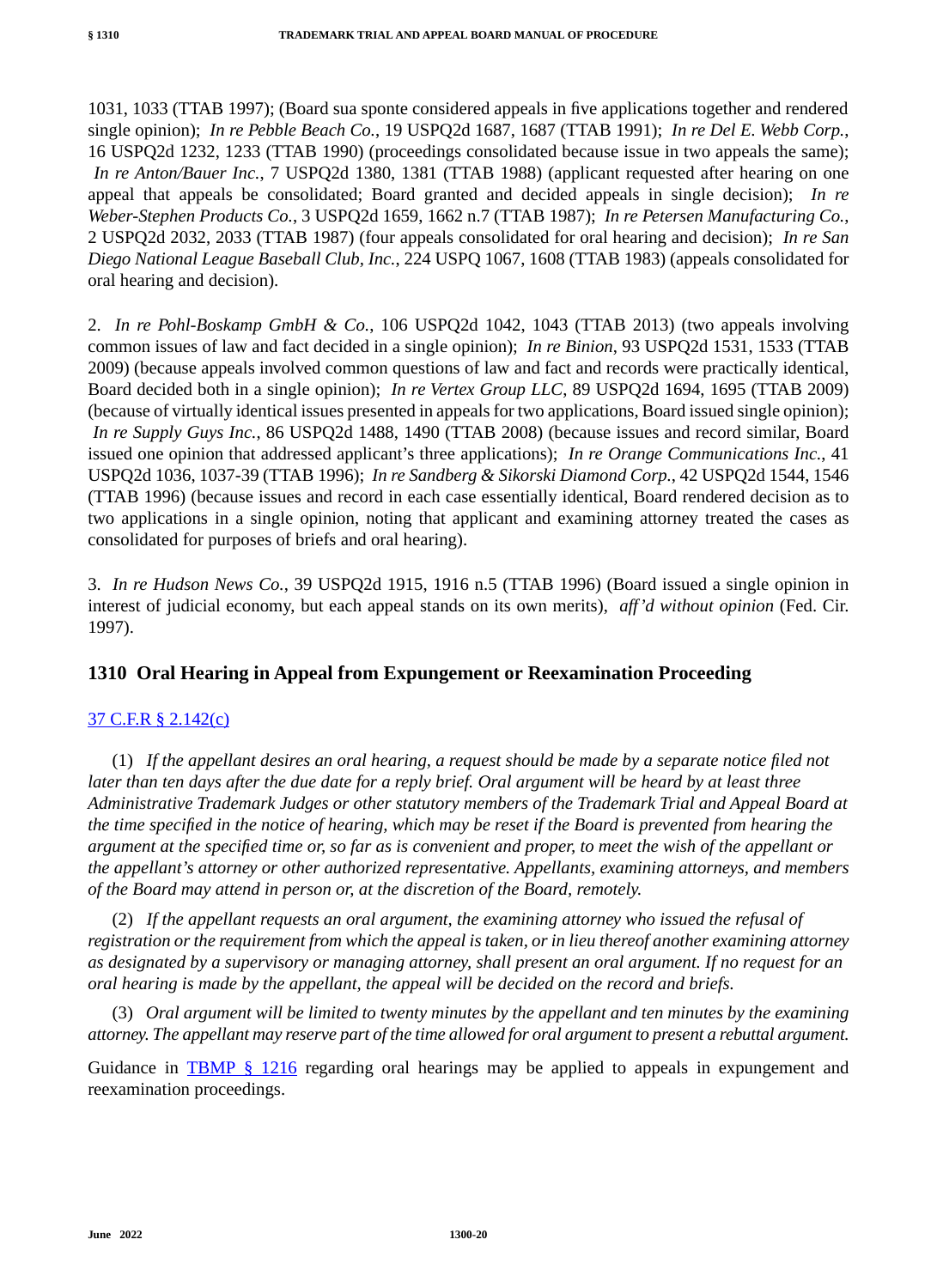# **1311 Final Decision in Appeals from Expungement and Reexamination Proceedings**

For general information concerning final decisions in proceedings before the Board, see TBMP § 803. What follows below is information pertaining specifically to final decisions in ex parte appeals to the Board from expungement or reexamination proceedings. [Note 1.]

In determining an ex parte appeal, the Board reviews the appealed decision of the examining attorney to determine if it was correctly made. The Board's review will address the goods or services challenged in the petition and subject to appeal, as well as noncompliance with any requirement properly subject to appeal. The Board need not find that the examining attorney's rationale was correct in order to affirm the decision, but rather may rely on a different rationale. [Note 2.] Further, the examining attorney is not precluded from raising, during appeal, new arguments and/or additional case citations in support of the decision. [Note 3.]

When the Board has issued its final decision in an ex parte appeal, the examining attorney is without jurisdiction to take any further action therein. [Note 4.] Similarly, the Board has no authority, either in its final decision on appeal or thereafter, to remand the case to the examining attorney. [Note 5.]

# **NOTES:**

1. *See In re Information Builders Inc.*, 2021 USPQ2d 228, at \*1 n.1 (TTAB 2021) (defining "final decision" as final dispositive ruling that ends litigation on the merits before the Board).

2. *See In re Peace Love World Live, LLC*, 127 USPQ2d 1400, 1401-02 (TTAB 2018) (Board declined to consider second rationale raised only in an advisory manner during prosecution but raised again by the examining attorney's brief because it was unclear that applicant had "a full opportunity to address the alternative rationale … prior to appeal."); *In re Harley*, 119 USPQ2d 1755, 1758 (TTAB 2016) (applicants' failure to address refusals is a basis for affirming the examining attorney's refusal on all grounds); *In re AFG Industries Inc.*, 17 USPQ2d 1162, 1163 (TTAB 1990); *In re Avocet, Inc*, 227 USPQ 566, 567 (TTAB 1985); *In re D.B. Kaplan Delicatessen*, 225 USPQ 342, 343 n.2 (TTAB 1985). *Cf*. *Yamaha International Corp. v. Hoshino Gakki Co.*, 840 F.2d 1572, 6 USPQ2d 1001, 1009 (Fed. Cir. 1988); *Ilco Corp. v. Ideal Security Hardware Corp.*, 527 F.2d 1221, 188 USPQ 485, 488 (CCPA 1976); *Hunt v. Treppschuh and Hentrich*, 523 F.2d 1386, 187 USPQ 426, 428 (CCPA 1975).

3. *See In re D.B. Kaplan Delicatessen*, 225 USPQ 342, 342 n.2 (TTAB 1985).

4. *See* 37 C.F.R § 2.142(d)(2); *Cf., e.g., In re Hamilton Bank* , 222 USPQ 174, 179 (TTAB 1984); *In re Mercedes Slacks, Ltd.* , 213 USPQ 397 n.2 (TTAB 1982). *See also* 37 C.F.R § 2.145(a)(1).

# 5. 37 C.F.R § 2.142(d)(2).

# **1312 Review of Final Decision in Appeals from Expungement and Reexamination Proceedings**

# **1312.01 By Request for Reconsideration**

37 C.F.R § 2.144 *Reconsideration of decision on ex parte appeal. Any request for rehearing or reconsideration, or modification of the decision, must be filed within one month from the date of the decision. Such time may be extended by the Trademark Trial and Appeal Board upon a showing of sufficient cause.*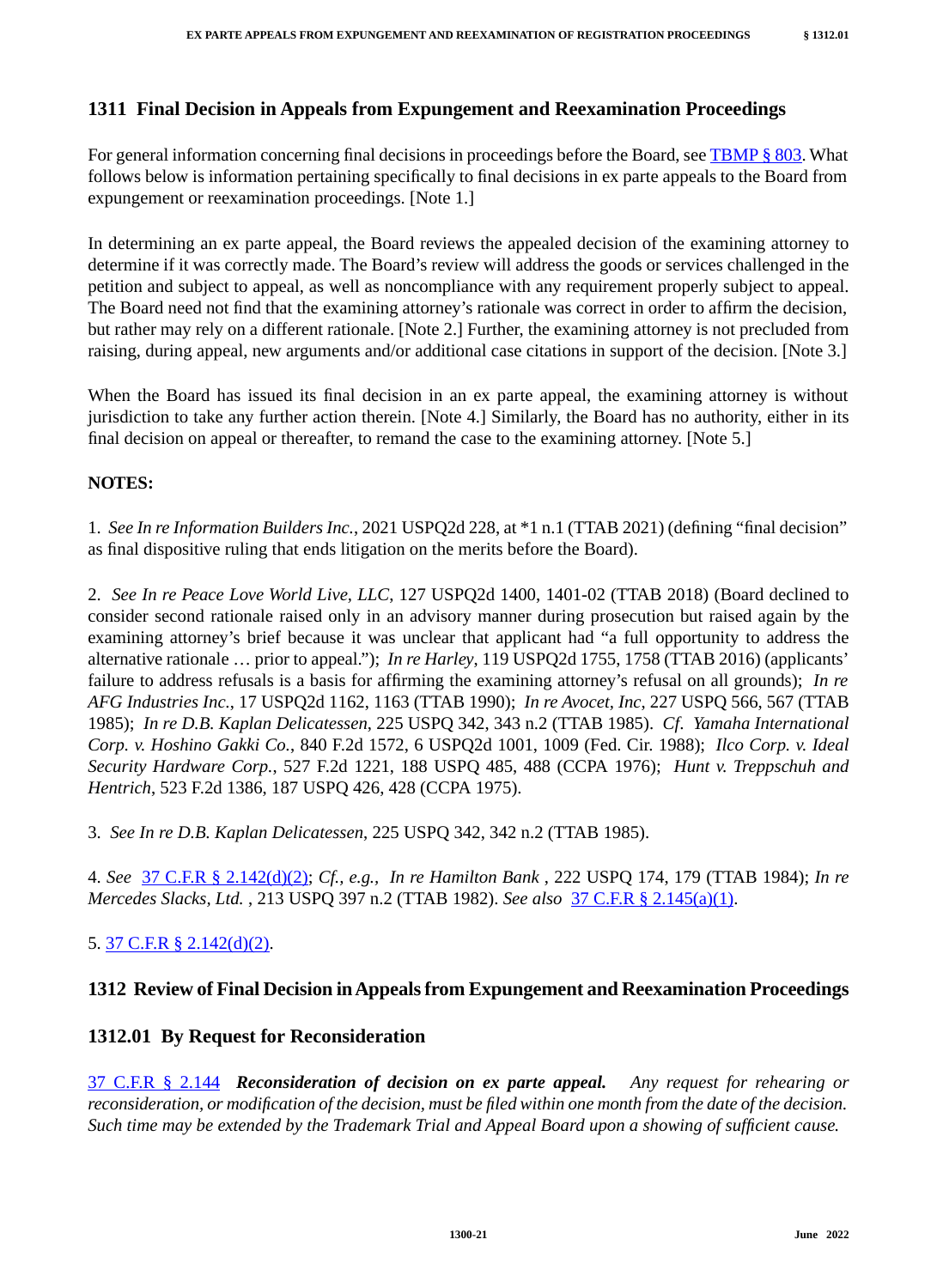For general information concerning requests for rehearing, reconsideration, or modification of a final decision of the Board, see TBMP  $\S$  543 and TBMP  $\S$  544. What follows is information pertaining specifically to requests for rehearing, reconsideration, or modification of a final decision of the Board in an ex parte appeal.

A registrant that has filed an ex parte appeal to the Board, received a final decision therein from the Board, and is dissatisfied with that decision, may file a request for rehearing, reconsideration, or modification of the decision. The registrant must file the request within one month from the date of the decision. The time for filing the request may be extended by the Board upon a showing of sufficient cause. [Note 1.]

The Board may also rehear, reconsider, or modify its final decision, in an ex parte appeal, at the request of the examining attorney. [Note 2.] The examining attorney must file the request within one month of the date of the final decision, unless the time is extended by the Board upon a showing of sufficient cause. [Note 3.]

If a request for rehearing, reconsideration, or modification of the Board's final decision in an ex parte appeal is timely filed, the registrant's time for filing an appeal, or for commencing a civil action for review of the Board's decision, will expire no later than sixty-three (63) days after action on the request. [Note 4.] A registrant need not request reconsideration before it files an appeal of the Board's final decision, but if a registrant requests reconsideration, it must do so before it files a notice of appeal. [Note 5.] For more information concerning the time for filing a notice of appeal of the Board's final decision in an ex parte appeal, see TBMP § 1312.02.

# **NOTES:**

## 1. 37 C.F.R § 2.144.1.

2. *See In re Squaw Valley Development Co.*, 80 USPQ2d 1264, 1266 (TTAB 2006); *In re Ferrero S.p.A.*, 22 USPQ2d 1800, 1800 (TTAB 1992), recon. denied, 24 USPQ2d 1061 (TTAB 1992) (in the absence of statutory or regulatory prohibition, Board has inherent authority to entertain examining attorney's request for reconsideration).

3. *See In re Ferrero S.p.A.*, 24 USPQ2d 1061, 1062 n.1 (TTAB 1992).

4. *See* 37 C.F.R § 2.145(d)(4).

5. 37 C.F.R § 2.145(a)(1). *See* MISCELLANEOUS CHANGES TO TRADEMARK TRIAL AND APPEAL BOARD RULES, 81 Fed. Reg. 69950, 69969 (Oct. 7, 2016) ("The Office is further amending § 2.145(a)(1) to add that it is unnecessary to request reconsideration before filing an appeal of a Board decision, but a party requesting reconsideration must do so before filing a notice of appeal.").

# **1312.02 By Appeal to the United States Court of Appeals for the Federal Circuit**

A registrant that has filed an ex parte appeal to the Board from an expungement or reexamination proceeding, received a final decision therein from the Board, and is dissatisfied with that decision, may have remedy by way of an appeal to the United States Court of Appeals for the Federal Circuit. [Note 1.] The determination by the Director to institute the proceeding is final and nonreviewable, and so cannot be the subject of judicial review. [Note 2.] No remedy by civil action is available from ex parte appeals to the Board from expungement and reexamination proceedings. [Note 3.]